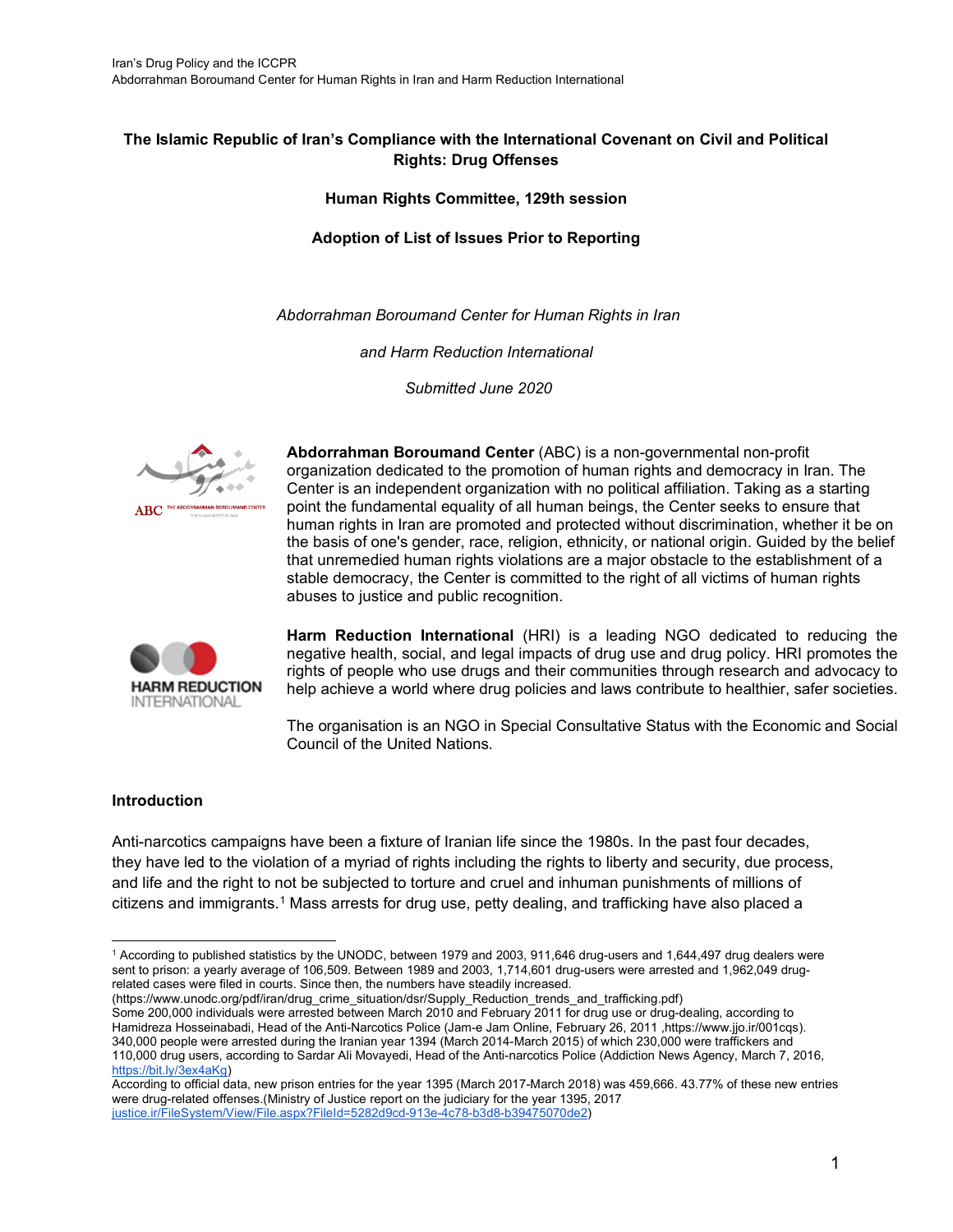massive burden on Iran's criminal justice (60% of criminal cases in Iran have a drug aspect, according to one parliamentarian)<sup>[2](#page-1-0)</sup> and lead to summary trials of alleged drug offenders who, for the most part and until recently, did not have access to defense attorneys (even during trial when facing the death penalty). These policies have also weighed heavily on prisons and state-run and private centers where drug users are held as punishment or for forced detoxification without proper medical supervision. The Islamic Republic of Iran's punitive anti-narcotics laws were promulgated by unelected and unaccountable bodies with no legislative mandate in 1980 and 1988 and were neither drafted nor approved by lawmakers. The scope of the reform of the drug laws attempted by lawmakers in 2016-2017 was also limited by nonelected bodies.

Since its 2011 review by the Committee, the Islamic Republic of Iran has pursued a policy regarding drug offenses that has grave implications in terms of the rights enshrined in the International Covenant on Civil and Political Rights.

This submission will provide information on the compatibility of Iran's drug control policy with its obligations under ICCPR, with a focus on:

- The death penalty for drug offences (Art. 6, 7, 14);
- Cruel, Inhuman, and Degrading Punishments for Drug Offenses (Art. 7);
- Due Process in Drug-Related Cases (Art. 9, 14); and
- Compulsory drug detention and rehabilitation centres (Art. 6, 7, 9, 10, 14)

## **Background: Iran's Drug Law**

Drug policy in the Islamic Republic of Iran is marked by draconian criminalization, lack of transparency, and heavy-handed securitization, which are rooted in a set of institutions fundamentally resistant to popular accountability.

The Revolutionary Council - a non-transparent, unelected body with no legislative mandate instituted by the Founder of the Islamic Republic, Ayatollah Khomeini, shortly before the 1979 revolution - decreed a narcotics law in June of 1980 which foresaw the death penalty for dealing, carrying, possessing, or hiding more than one kilogram of natural substances (i.e. opium) and more than five grams of industrial substances (i.e. morphine).<sup>[3](#page-1-1)</sup> Drug use and drug dependence were also criminalized and severely punished with imprisonment, fines, and flogging. Only one of the 25 articles of the Council's law addressed rehabilitation. 1988's Law for Combating Drugs was passed by the Expediency Council, also established by decree of Ayatollah Khomeini and not mandated to legislate.<sup>[4](#page-1-2)</sup> The Law foresaw mandatory death sentences for possession of more than 5 kilograms of natural substances and more than 30 grams of industrial ones, and for repeat offenders where volumes in question in different offenses cumulatively

A member of the parliament Legal and Judicial Committee reported 490,000 new entries in the Iranian year 1396 (March 2017- March 2018) based on the Ministry of Justice statistics (Islamic Consultative Assembly News Agency, June 28, 2018 [icana.ir/Fa/News/390837\)](https://www.icana.ir/Fa/News/390837)

<span id="page-1-0"></span> $2$  Deputy Jalil Rahimi Jahanabadi noted in April of 2018 that "according to unofficial statistics, more than 60 percent of judicial cases are directly or indirectly – whether they consist of theft, divorce, etc. – are drug related." Khane-ye Mellat News Service, April 27, 2018 (https://www.iranrights.org/library/document/3733)

<span id="page-1-1"></span><sup>&</sup>lt;sup>3</sup> See "Bill for Toughening Drug Crime Punishments and for Therapeutic and Security Measures"

[<sup>\(</sup>https://www.iranrights.org/fa/library/document/3540\)](https://www.iranrights.org/fa/library/document/3540)  $^4$  Even by the terms of Iran's Constitution as formalized in 1989, no legislative authority was recognized for the Expediency Council,

<span id="page-1-2"></span>whose ostensible purpose was to reconcile differences between the Majles and the Council of Guardians. (https://irandataportal.syr.edu/political-institutions/the-expediency-council)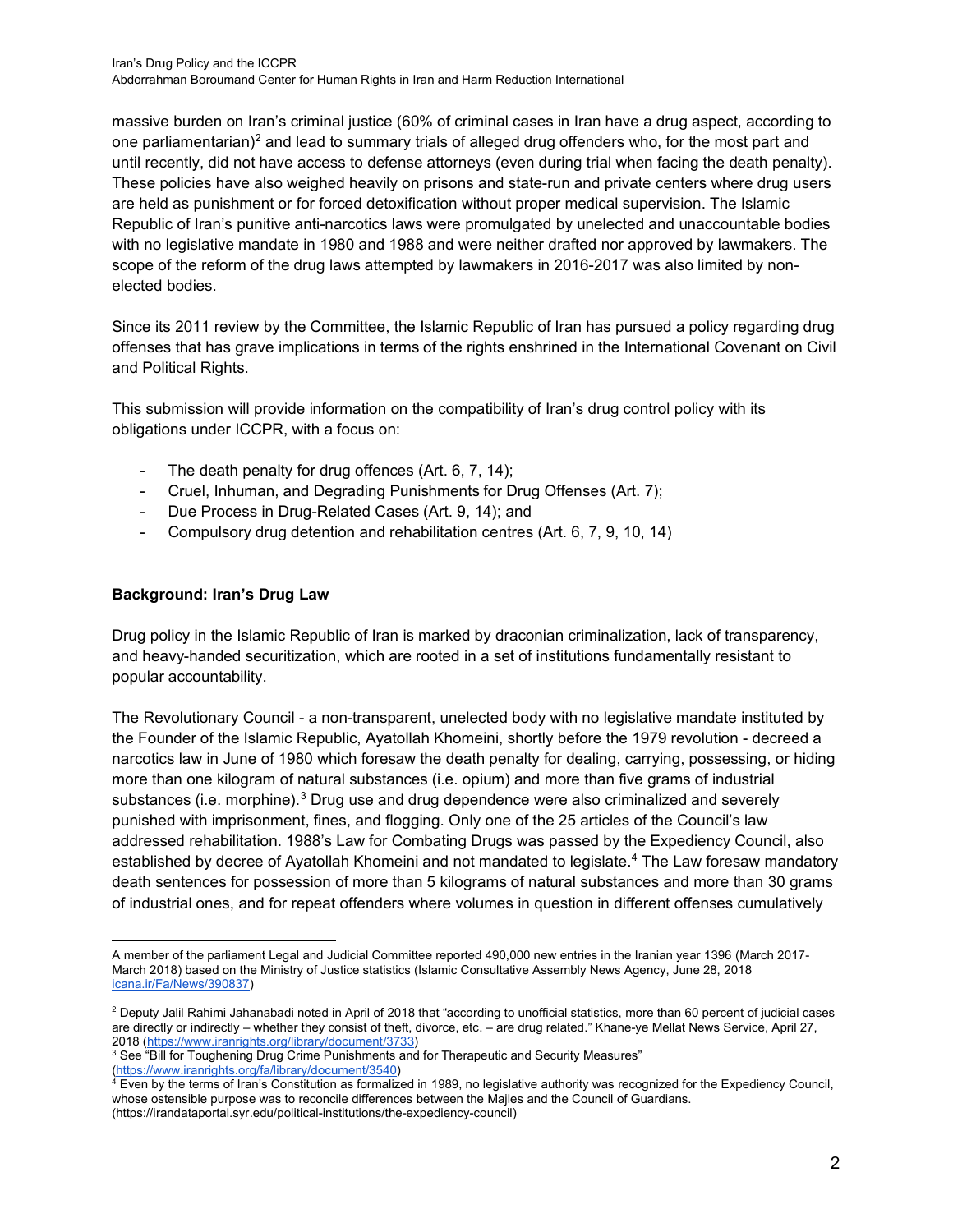exceeded these amounts. It also established a new anti-narcotics agency, the Drug Control Headquarters. Iran's drug-related executions skyrocketed from more than 60 in 1979 to nearly 600 in 1984. In the aftermath of the Expediency Council's legislation, between January 1989 and July 1990 alone some 1,100 people were reportedly executed for drug offenses.<sup>[5](#page-2-0)</sup>

Drug related executions continued in the 1990s and 2000s, mostly unannounced. With a steady increase starting in the mid-2000s, drug-related executions rose to at least 678 in 2015 (of 1,054 total), according to official statements and reports collected by ABC.<sup>[6](#page-2-1)</sup>

# *2017 Reform of the Law for Combating Drugs*

In December 2015, Majles lawmakers introduced draft legislation to abolish the death penalty for all non-armed drug-related offenses.<sup>[7](#page-2-2)</sup> The proposal followed a rising chorus of experts and some officials' criticism of the existing law, whose failure to stem drug dependence and trafficking activity they acknowledged,<sup>[8](#page-2-3)</sup> and sparked debates in the media and among officials about the failures of a harsh punitive approach.[9](#page-2-4)

The proposal was staunchly opposed including by officials in the police and the Drug Control Headquarters claiming that the reform would exacerbate the country's drug problem. After months of studies and debates, the Majles Legal and Judicial Commission presented a draft law to be voted on by the parliament on June 7, 2017 which limited the death penalty chiefly to armed drug offenses.<sup>[10](#page-2-5)</sup> The vote was not held owing to an armed attack on the parliament building that very day. Commission Spokesperson Hassan Noruzi later said in an interview that the draft law had been removed from the agenda under pressure from the government and the security apparatus.<sup>[11](#page-2-6)</sup> The version of the bill which was finally passed by the Majles in October 2017, altered under pressure from security bodies, fell considerably short of the 2015 proposal in terms of bringing Iran's drug policy into compliance with ICCPR commitments.<sup>[12](#page-2-7)</sup> The law as amended continues to prescribe the death penalty for acts which do not constitute "most serious crimes" as developed in General Comment No. 36, i.e. those of "extreme gravity involving intentional killing."

<span id="page-2-2"></span><sup>7</sup> Text of the original measure[: https://www.iranrights.org/library/document/3224](https://www.iranrights.org/library/document/3224)

<span id="page-2-0"></span><sup>5</sup> Including individuals with other capital judgments. Amnesty International, December 2011, "Addicted to Death: Executions for Drug Offenses in Iran" [\(https://www.amnesty.org/en/documents/mde13/090/2011/en/\)](https://www.amnesty.org/en/documents/mde13/090/2011/en/)

<span id="page-2-1"></span><sup>&</sup>lt;sup>6</sup> According to numbers compiled by ABC, figures for drug-related executions (including cases where defendants faced another capital charge, but it is not clear for which charge they were put to death) in recent years comprise at least 339 for 2016 (of at least 592 total), at least 222 for 2017 (of least 509 total), at least 27 for 2018 (of at least 261 total), and at least 27 for 2019 (of at least 257 total). Amnesty International reported at least 977 executions in Iran in 2015, "a majority" for drug offenses; at least 567 in 2016, including at least 328 for drug offenses; at least 507 in 2017, including 205 for drug offensess; at least 253 in 2018, including 25 for drug-related offenses; and at least 251 in 2019 (including at least 30 for drug-related offenses) [\(https://www.amnesty.org\)](https://www.amnesty.org/). Harm Reduction International has given the number of drug-related executions conducted by Iran in recent years as follows: at least 638 in 2015, at least least 296 in 2016, at least 242 in 2017, 23 in 2018, and 36 in 2019 [\(https://www.hri.global\)](https://www.hri.global/?no-splash=true).

<span id="page-2-3"></span> $^{\rm 8}$  A 2012 Expediency Council report, for instance, stressed that the country's harsh criminalization approach was untenable and indeed of serious reform. It pointed to the heavy financial and moral cost of dealing with addicts and noted that such policies are not supported by public opinion, as gauged by a 2004 poll conducted across provincial capitals.

Mohammad Ali Zakaria'i, "Introduction to the Law for Combating Drugs and Addiction," prepared for the Expediency Council's antinarcotics commission. Published Iranian year 1390 (2011/2012). ISBN:978-964-2977-36-9 / 978-964 -2977 -36-9

<span id="page-2-4"></span><sup>9</sup> See e.g. Jalil Rahimi Jahanabadi, Majles Representative and Legal and Judicial Commission member, ISNA, July 23 2017 [\(https://www.iranrights.org/library/document/3207\):](https://www.iranrights.org/library/document/3207) "Had arrests, detentions and executions yielded results, we would not be in such a situation."

<span id="page-2-5"></span><sup>&</sup>lt;sup>10</sup> This version of the law also foresaw the death penalty for those who "played a leadership role," used minors to commit crimes, and a few other conditions which were retained in the final version of the law. Notably, it contained no reference to volumes of drugs [\(https://www.iranrights.org/library/document/3222\)](https://www.iranrights.org/library/document/3222)

<span id="page-2-6"></span><sup>&</sup>lt;sup>11</sup> Andisheh, January 15, 2018 [\(https://www.asriran.com/002SVu\)](https://www.asriran.com/002SVu)

<span id="page-2-7"></span><sup>&</sup>lt;sup>12</sup> Full text of the measure: [https://www.iranrights.org/library/document/3262.](https://www.iranrights.org/library/document/3262) See also ABC's "A Review of Iran's Drug Law Reform" [\(https://www.iranrights.org/library/document/3381\)](https://www.iranrights.org/library/document/3381)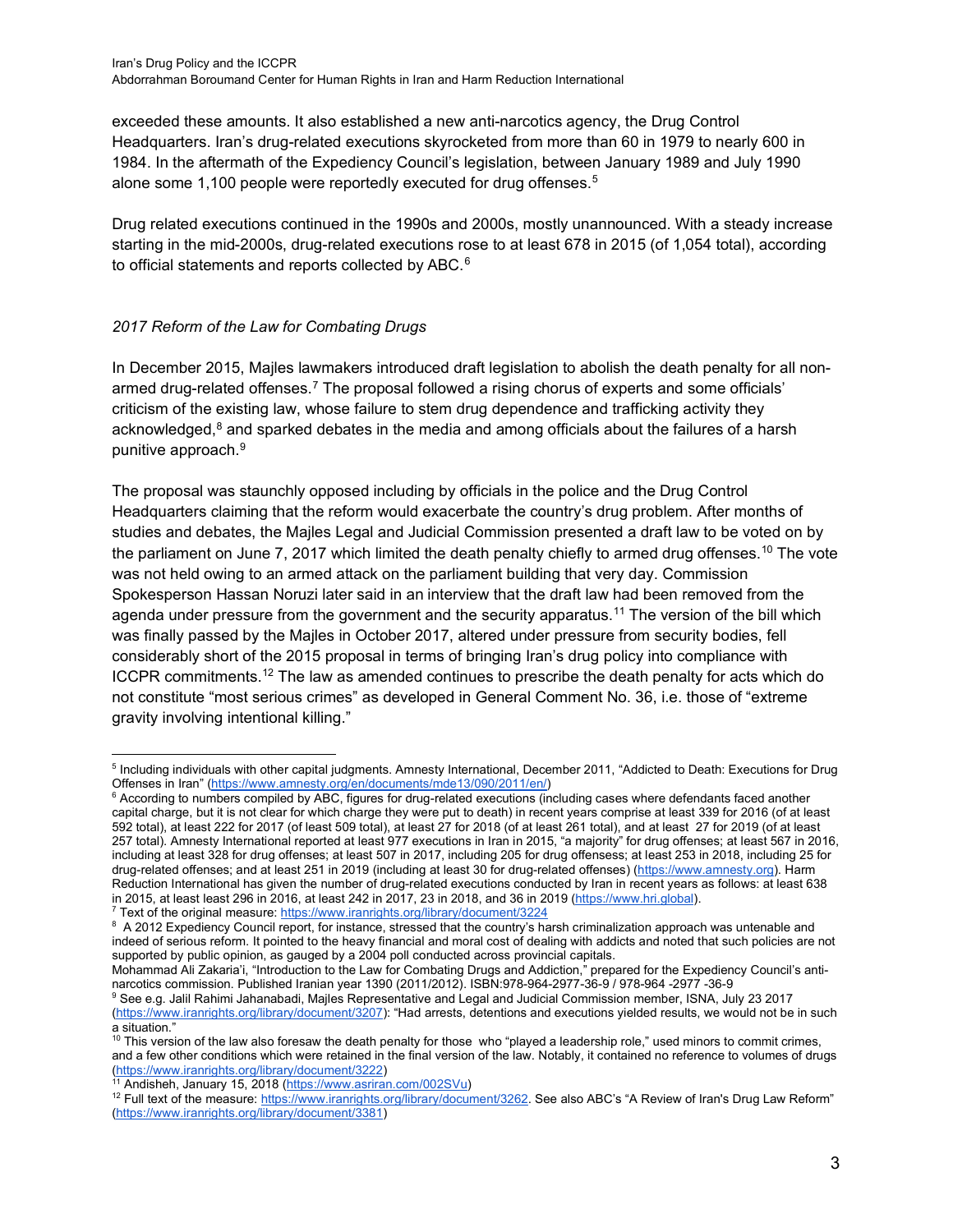The amendment (Article 45) to the Law for Combating Drugs restricted the use of the death penalty chiefly by increasing the volume threshold attracting a capital sentence for drug crimes. The bar for importing, exporting, sending, producing, manufacturing, distributing, selling, making available for sale Article 4 substances ("natural" drugs like bhang, hashish, marijuana, opium, opium juice, or opium residue) has been raised from five to above 50 kilograms. The threshold for importing, exporting, sending, producing, manufacturing, distributing, selling, and making available for sale of Article 8 substances ("processed" drugs such as heroin, morphine, cocaine, other chemical derivatives of morphine or cocaine, LSD, MDMA, GHB, Flunitrazepam, amphetamine, and methamphetamine) has been raised from 30 grams to above two kilograms. For the acts of storing, hiding, and carrying "processed substances," the bar is above three kilograms.

Under the new Amendment, death penalty remains mandatory when the new thresholds are met, and even when they are not met, if the accused is a ringleader or financier, in cases where a principal or accomplice has drawn a weapon or carried a weapon with intent to oppose law enforcement, or where individuals who are under the age of 18 or mentally ill are exploited in the commission of the crime. The law does not define criteria such as "ringleader" nor does it provide for how "intent to oppose law enforcement" is to be established, potentially leaving capital sentencing open to wide interpretation on the part of judges. The 2017 reform to the Law for Combating Drugs declared all capital drug crime to be instances of "corruption on Earth," a *hoddud* or "fixed punishment" offense.[13](#page-3-0)

Despite the recognition in the drug law reform of the special vulnerability of persons under 18, Iranian law continues to expose persons to the death penalty for drug-related crimes committed as minors.<sup>14</sup> Article 91 of the Islamic Penal Code, which took effect in 2013, affirms that minors can be sentenced to death for *hoddud* (as well as *qesas)* crimes.[15](#page-3-2)

Following the ratification of the law in November 2017, a de facto moratorium on drug-related executions went into effect. A review process started in early 2018 for thousands of individuals sentenced to death for drug offenses under the terms of the reformed drug law. Assessing the impact of the reform is challenging due to the judiciary's lack of transparency and the absence of official data regarding the number of executions and death row prisoners and their charges. Figures given by officials for death row prisoners affected by the Amendment ranged from 3,000 to 15,000. The Tehran Prosecutor announced in November 2018 that 3,300 requests for review under the new law had been received in Tehran only.<sup>[16](#page-3-3)</sup>

[\(https://ir.voanews.com/a/iran-human-rights-justice/3977167.html\)](https://ir.voanews.com/a/iran-human-rights-justice/3977167.html). By February of 2018, Nowruzi spoke of more than 15,000 cases

<span id="page-3-0"></span><sup>&</sup>lt;sup>13</sup> Thereby resolving an ambiguity of religious jurisprudence: Before the change, some jurists argued drug crime executions amounted to ta'zir punishments, or discretionary matters of state, which in principle should preclude capital punishment <sup>14</sup>ABC has collected reports of nine alleged juvenile drug offenders in the period.

<span id="page-3-1"></span>Cf. par. 16 of the Commitee's 2011 Concluding Observations 13, "The State party should immediately end the execution of minors, and further amend the draft juvenile crimes investigation act and the Bill of Islamic Criminal Code with the aim of abolishing the death penalty for crimes committed under the age of 18. The State party should also commute all existing death sentences for offenders on death row who had committed a crime while under the age of 18."

<span id="page-3-2"></span><sup>&</sup>lt;sup>15</sup> Article 91 does introduce for the first time the possibility of mitigating capital sentences for juvenile offenders by granting judges the leeway to issue alternative sentences where defendants under 18 "do not realize the nature of the crime committed or its prohibition, or if there is uncertainty about their full mental development." The Note to Article 91 permits judges to "ask the opinion of forensic medicine or resort to any other method that it sees appropriate in order to establish the full mental development," though it does not require them to seek such expert advice, and no standardized evaluation for establishing "mental development."

For more on the 2015 Code of Criminal procedure and its failure to end Iran's policy of executing minors, see ABC's October 2019 "Children, Yet Convicted as Adults: A Report from Abdorrahman Boroumand Center" [\(https://www.iranrights.org/library/document/3629\)](https://www.iranrights.org/library/document/3629)

<span id="page-3-3"></span> $16$  Lawmakers themselves have expressed frustration over this failure of collecting and publishing accurate numbers on the part of judiciary officials (see for instance "Majles Rep. Jahanabadi: Judiciary Should Announce Statistics on Drug-Related Executions," July 23, 2017, ISNA [https://www.iranrights.org/library/document/3207.\)](https://www.iranrights.org/library/document/3207) In August of 2017, Majles Judicial and Legal Commission spokesman Hassan Nowruzi stated that some 5,300 people were on Iran's death row for drug charges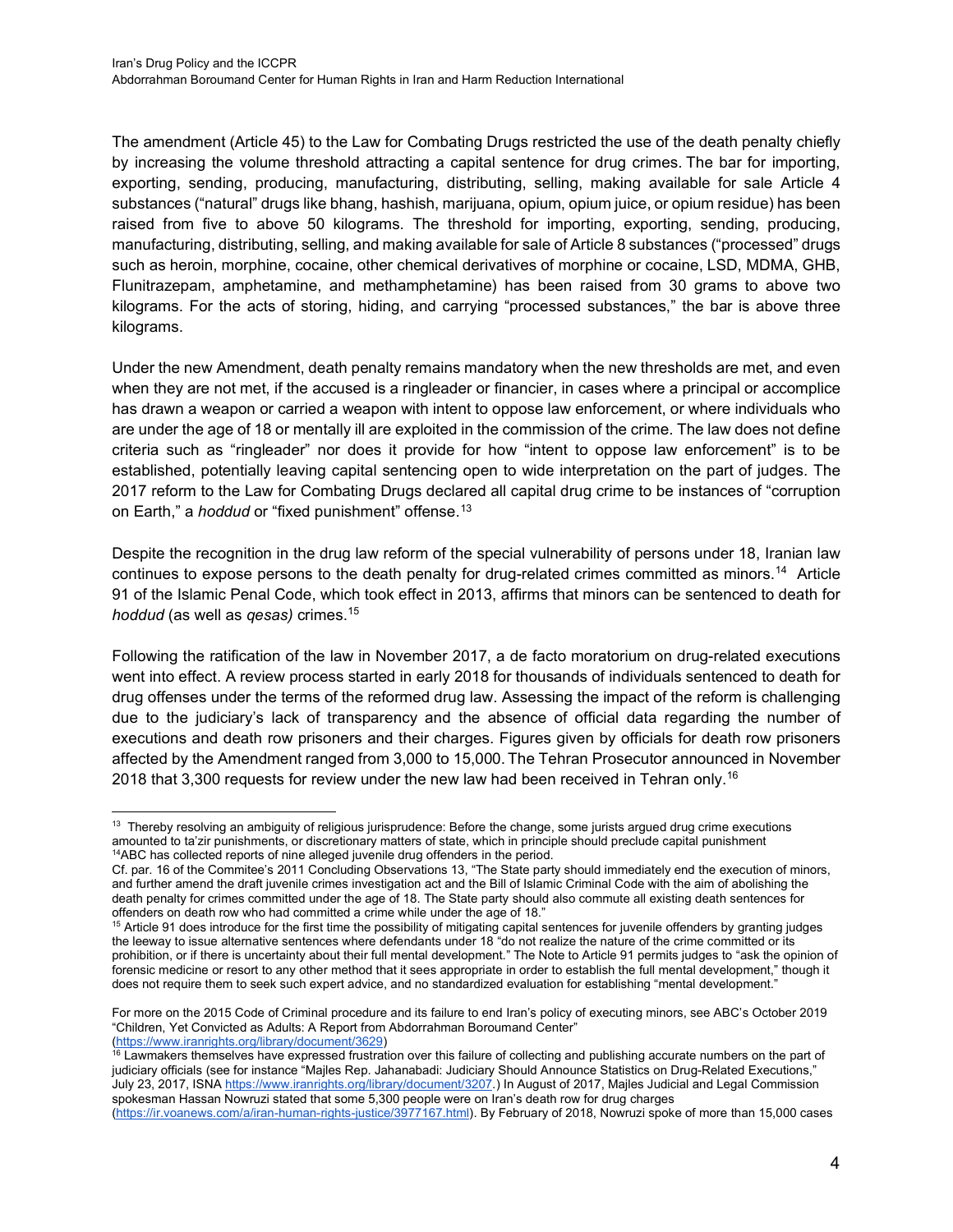Alternative punishments now being implemented, including lengthy prison sentenced and heavy fines,<sup>[17](#page-4-0)</sup> constitute heavy burdens on those convicted and their family members, many of whom are from economically deprived backgrounds.[18](#page-4-1) Cases of mitigated capital sentences of which ABC has documented include:

- A man whose case involved 90 "sort" units of methamphetamine and five kilograms of opium, who was initially given a death sentence. It was reduced initially to a life term, and eventually to 18 years' prison and 700 million rials (c. 21,000 USD) in fines.
- A man arrested in an airport before boarding an international flight with 45 grams of methamphetamine and sentenced to life in prison. His sentence was reduced to fines and 20 years in prison. A further eight years were ultimately taken off this sentence, reducing it to 12 years.
- A man's death sentence for a crime involving 450 grams of methamphetamine has been converted to 30 years' imprisonment and two billion rials (c. 60,000 USD) - a punishment his mother calls tantamount to the death penalty.<sup>[19](#page-4-2)</sup>

Family members of drug convicts have reported to ABC that their incomes are too low to be able to pay the financial penalties added in the new sentences and that they have little hope for seeing their loved ones released from prison.[20](#page-4-3)

# **The Death Penalty for Drug Offenses (Art. 6, 7, 14)**

As in years prior, the State has conducted an alarming number of executions of persons convicted of drug-related crimes in the period under review.<sup>[21](#page-4-4)</sup> Iranian authorities fail to publish data on death penalty

Research conducted by ABC regarding the country's prison population suggests that Nowruzi's highest figure of 15,000 is likely to be most accurate. On January 8, 2019, Asr-e Iran quoted Iran Prisons Organization Head Asghar Jahangir as saying that the country's prisons houses more than 240,000 prisoners, 39% of whom - 93,600 – were being held on drug charges [\(https://www.asriran.com/fa/news/648578\)](https://www.asriran.com/fa/news/648578). In a May 30, 2016 article, the semi-official Mehr News Service quotes Prisons Organization Head Jahangir as saying that 14,000 of Tehran Province's prisoners (of 32,77 total) were there for drug charges. Tehran Province's population is approximately 18.9% of the country's total [\(https://www.mehrnews.com/news/3672588\).](https://www.mehrnews.com/news/3672588) A December 12, 2017 article from the semi-official Tasnim News quotes a prison official in Kerman Province as saying that of 13,000 prisoners being held in that province, 9,100 had been convicted of drug-related offenses. Kerman's population is approximately 3.8% of Iran's total [\(https://www.tasnimnews.com/fa/news/1396/09/21/1599394\)](https://www.tasnimnews.com/fa/news/1396/09/21/1599394). January 15, 2019 coverage from Basij News quotes a senior judicial official in Qazvin reporting 1,700 drug prisoners in that province. Qazvin represents approximately 1.6% of<br>the country's total (http://basijnews.ir/fa/news/9100644).

<span id="page-4-3"></span><span id="page-4-2"></span> $20$  Ibid.

of drug offenders sentenced to death which were in need of review, citing "information [judicial officials] have given us" [\(https://bit.ly/2rFQmqL\)](https://bit.ly/2rFQmqL). Yahya Kamalipour, a member of the same Judicial and Legal Commission, said in October 2017 that 4,000 prisoners would be spared execution under the new law [\(https://www.isna.ir/news/96080804641/\)](https://www.isna.ir/news/96080804641/). Representative Mohammad Ali Purmokhtar, also a Commission member, said in September 2018 that there were 3,000 drug traffickers awaiting execution [\(https://www.iranrights.org/library/document/3464\).](https://www.iranrights.org/library/document/3464) The 3,300 review petition number given by the Tehran Prosecutor includes those with both capital and life sentences [\(https://www.radiozamaneh.com/368818\)](https://www.radiozamaneh.com/368818).

<span id="page-4-0"></span> $17$  Penalties assessed in a re-sentencing guideline document obtained by ABC include a minimum 500,000 rial fine (c. 15 USD) and 20 lashes for one centigram of industrial drugs; an eight million rial fine (c. 240 USD), 30 lashes, and two years of imprisonment for just one gram of industrial drugs; a 515 million rial fine (c. 15,450 USD), 15 years' prison, and drug-related asset appropriation for 30 grams of industrial drugs; and a one billion rial fine (c. 30,000 USD), 25 years of imprisonment, and drug-related asset expropriation for 100 grams of industrial drugs. See ABC's translation of the judiciary's resentencing guidelines: [\(https://www.iranrights.org/library/document/3732/,](https://www.iranrights.org/library/document/3732/) attached as Annex I.)

<span id="page-4-1"></span> $18$  USD conversions for fine amounts given below are based on the official exchange rate as of February 22, 2019. The rate is subject to great volatility. According to an official report from Iran's Center for Strategic Statistics and Information, in 1396 (March 2017- March 2018), the average annual income of urban families in Iran was nearly 370 million rials (366,947,000) while their average cost of living was nearly 330 million rials (329,525,000). The average annual income of rural families is reported to have been just over 200 million rials (201,842,000) and their cost of living nearly 180 million rials (178,670,00). <sup>19</sup> ABC interview, November 2018

<span id="page-4-4"></span><sup>&</sup>lt;sup>21</sup> Cf. par. 12 of the Committee's 2011 concluding observations: "The State party should consider abolishing the death penalty or at least revise the Penal Code to restrict the imposition of the death penalty to only the "most serious crimes."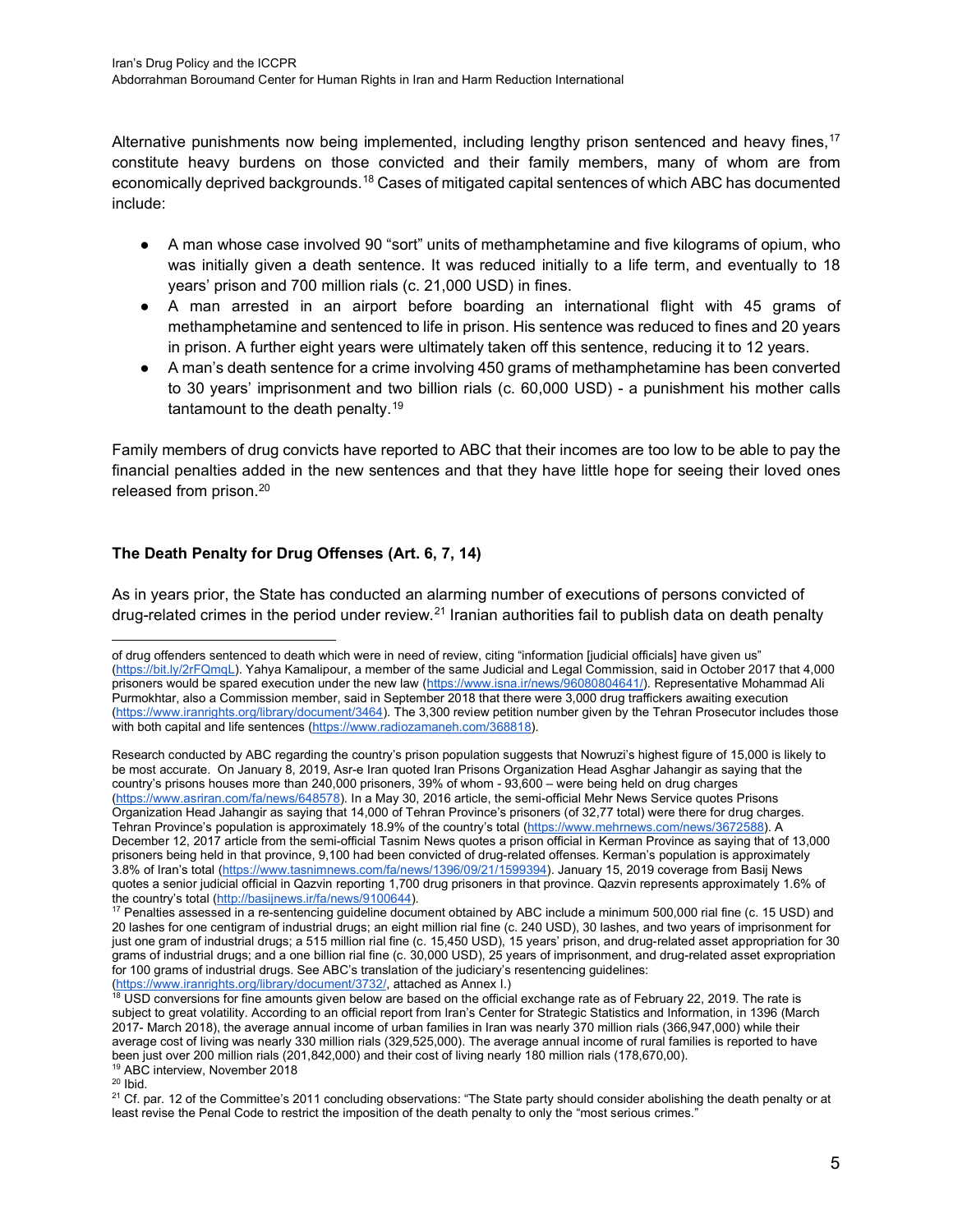cases systematically and secrecy is norm rather than exception for Iran's judiciary. In the absence of systematic field research, published data and independent monitor's access to courts and prisons, and taking into account the pervasive fear of retaliation among potential sources, numbers cannot be exact and should be seen mostly as indicative of trends.

Reports by official and non-official sources indicate at least 2,439 people have been put to death for a drug offense with no other capital charge<sup>[22](#page-5-0)</sup> since the beginning of 2012 through the end of May 2020.<sup>[23](#page-5-1)</sup> Before November 2017, the death penalty was implemented for offenses as minor as transporting 350 grams of heroin,<sup>[24](#page-5-2)</sup> participation in the procurement and distribution of 80.199 grams of methamphetamine, $25$  and transporting and storing 25 grams of methamphetamine. $26$  Other drug charges for which drug executions were conducted prior to the reform of the law include "selling and distributing one ton of opium", "running a crystal methamphetamine lab", and "transporting and selling 51 tons of drugs."[27](#page-5-5)

Following the 2017 amendment to the drug law, overall rates of execution for drug-related offenses have declined considerably. From the beginning of 2012 through the end of 2017, executions for drug-related offenses with no other capital charge averaged 397 annually.<sup>[28](#page-5-6)</sup> In the wake of a temporary moratorium on drug-related executions which lasted from the beginning of 2018 through the end of April 2018, 57 people charged with drug offenses and no other capital offense have been put to death as of the end of May 2020.

Under the terms of the reformed anti-narcotics law, the State has continued to conduct executions for offenses which do not amount to "most serious" crimes. These include the purchase and sale of 100 kilograms of morphine,<sup>[29](#page-5-7)</sup> transport of of five kilograms of industrial drugs,<sup>[30](#page-5-8)</sup> and trafficking 92 kilograms of methamphetamine.[31](#page-5-9)

Persons under 18 years of age at the time of their alleged drug-related offenses have also been put to death. Jannat Mir, an Afghan immigrant, was put to death on drug trafficking charges in April 2014; his brother reported he was 15 years old at arrest.<sup>[32](#page-5-10)</sup> Khaled Kordi, 17 years at the time of his 2008 arrest for transporting narcotics in a bag the contents of which he maintained he was ignorant of, was put to death in January 2016.<sup>[33](#page-5-11)</sup> Kabir Dehganzahi, an ethnic Baluch and Pakistani national put to death in July 2019 for an unspecified drug offense for which he had been arrested eight years prior, reportedly at the age of 13,<sup>[34](#page-5-12)</sup> was in principle entitled to a review under terms of the new CCP Article 91.

<span id="page-5-0"></span> $22$  Excluding cases where, for instance, a defendant has been charged with both a capital drug offense and a capital robbery offense, where reports are ambiguous regarding the charge for which the individual was put to death

 $^{23}$  This figure represents nearly half (48%) of the total executions conducted in the period.

<span id="page-5-2"></span><span id="page-5-1"></span><sup>24</sup> Babak Hassanzadeh, put to to death November 8, 2016 [\(https://www.iranrights.org/memorial/story/-8436/babak-hassanzadeh\)](https://www.iranrights.org/memorial/story/-8436/babak-hassanzadeh)

<span id="page-5-3"></span><sup>25</sup> Ali Reza M., put to death February 4, 2014 [\(https://www.iranrights.org/memorial/story/-8435/alireza-m\)](https://www.iranrights.org/memorial/story/-8435/alireza-m)

<span id="page-5-4"></span><sup>&</sup>lt;sup>26</sup> Ali Shakoui, put to death April 23, 2012 [\(https://www.iranrights.org/memorial/story/-8433/ali-shokuhi\)](https://www.iranrights.org/memorial/story/-8433/ali-shokuhi)

<span id="page-5-5"></span><sup>27</sup> Research on file with ABC

<sup>28</sup> Such executions peaked in 2015 at 678

<span id="page-5-7"></span><span id="page-5-6"></span><sup>&</sup>lt;sup>29</sup> Yunes Azizi, an ethnic Kurd, executed at Orumieh Prison on December 10, 2018 [\(https://www.iranrights.org/memorial/story/-](https://www.iranrights.org/memorial/story/-8334/yunes-azizi)  $8334/y$ unes-azizi)<br> $30$ , Johanni

<span id="page-5-8"></span><sup>30</sup> Jahangir Nojavan, executed July 27, 2018 at Orumieh Central Prison (Human Rights Activists in Iran News Agency July 27, 2018, [https://www.hra-news.org/2018/hranews/a-16318/\)](https://www.hra-news.org/2018/hranews/a-16318/)

<span id="page-5-9"></span><sup>31</sup> Rasul Molla Hassani, a native of Kermanshah, executed February 2, 2020 at Boroujerd Central Prison (Lorestan) at 39 years of age. Arrested in 2015/2016 (Iran Human Rights, February 2, 2020, [http://iranhr.net/fa/articles/4123/\)](http://iranhr.net/fa/articles/4123/)

<span id="page-5-11"></span><span id="page-5-10"></span>Omid Memorial case of Janat Mir, Abdorrahman Boroumand Center[: https://www.iranrights.org/memorial/story/-7529/janat-mir](https://www.iranrights.org/memorial/story/-7529/janat-mir) 33 Omid Memorial case of Khaled Kordi, Abdorrahman Boroumand Center [https://www.iranrights.org/memorial/story/-7810/khaled](https://www.iranrights.org/memorial/story/-7810/khaled-kordi)<u>[kordi](https://www.iranrights.org/memorial/story/-7810/khaled-kordi)</u>

<span id="page-5-12"></span><sup>&</sup>lt;sup>34</sup> Human Rights Activists in Iran News Agency, July 16, 2017 (<u>https://www.hra-news.org/2017/hranews/a-11495/</u>)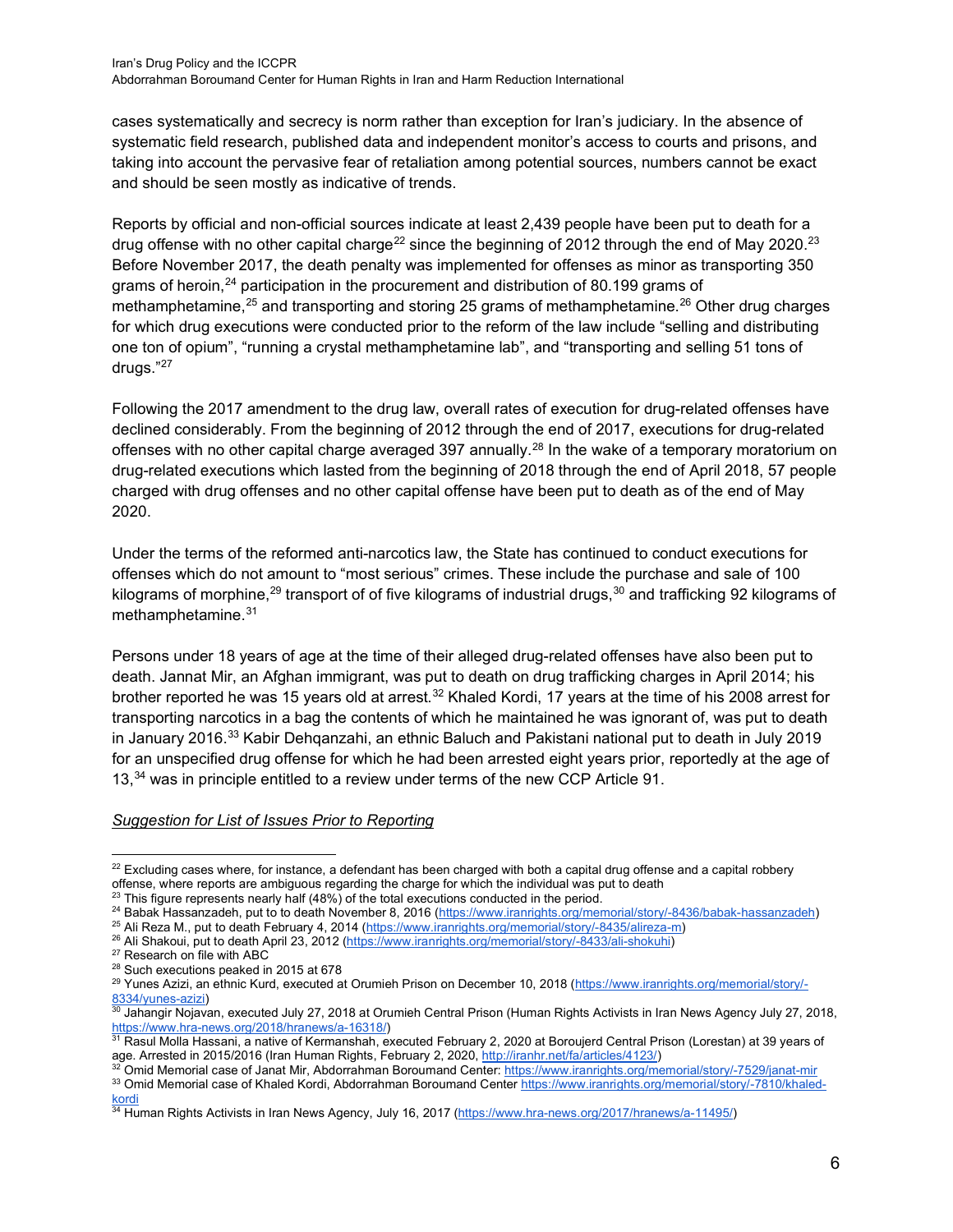- *Capitalizing on welcome progress made in limiting the scope of the death penalty for drug-related offenses, what steps is the government taking to bring the penal code into compliance with the ICCPR's absolute prohibition on the death penalty for all but "most serious" crimes (art. 6), i.e., those involving intentional killing?*

## **Cruel, Inhuman, and Degrading Punishments for Drug Offenses (art. 7)**

International human rights law absolutely prohibits judicial corporal punishment as constituting cruel, inhuman or degrading punishment, when not torture. This Committee has clarified that the prohibition of torture "must extend to corporal punishment, including excessive chastisement ordered as punishment for a crime or as an educative or disciplinary measure".[35](#page-6-0)

Flogging continues to be foreseen in Iranian law for drug-related offenses $36$  and such sentences are regularly issued by courts.<sup>[37](#page-6-2)</sup> A first-time offense of purchasing, hiding, or storing between 5 and 20 kilograms of opium, hemp, or other "natural" narcotics can carry 50 to 74 lashes; $38$  simple use of hemp, opium, and certain derivative can carry 20-74 lashes;<sup>[39](#page-6-4)</sup> and a second-time offense of cultivating poppy, hemp, or cannabis can carry 30-70 lashes.<sup>[40](#page-6-5)</sup> Though flogging sentences are not widely reported and defendants are often reluctant to speak about the stigmatized punishment, ABC has collected reports on 81 drug-offense related flogging sentences issued since the beginning of 2012, 33 of which were reportedly implemented. These include an individual given 70 lashes in front of his house in Saveh in August 2013 for narcotics distribution;<sup>[41](#page-6-6)</sup> two individuals publicly given 60 lashes each in Farashband for narcotics dealing in December 2014;<sup>[42](#page-6-7)</sup> and an inmate at Zahedan Prison given 40 lashes in the prison yard for drug use in prison.[43](#page-6-8)

Flogging is also used in interrogations as a means of torture and coercing confessions.<sup>[44](#page-6-9)</sup>

## *Suggestion for List of Issues Prior to Reporting*

*-Please provide information about the number of flogging sentences imposed by Iranian courts. -Please clarify whether the state party intends to review the sentences provided for in its Penal Code with a view to abolish sentences that result in corporal punishment, like amputation and flogging, in contravention of the Covenant*

## **Due Process in Drug-Related Cases (Art. 9, 14)**

<span id="page-6-0"></span><sup>35</sup> Human Rights Committee, General Comment No 20, 10 March 1992, Adopted at the Forty-fourth session, para 3; Committee Against Torture, General Comment No 2, 24 January 2008, CAT/C/GC/2, particularly para 5...<br><sup>36</sup> The Lise of Floreing in Institute, 1,000, 1,100, 2008, CAT/C/GC/2, particularly para 5...

<span id="page-6-1"></span><sup>36</sup> The Use of Flogging in Iranian Law: A List of Offenses from Abdorrahman Boroumand Center, November 18, 2019 (https://www.iran.com/ibrary/document/3643)<br>37 Of accument/3643)

<span id="page-6-2"></span>Cf. par. 16 of the Commitee's 2011 Concluding Observations, "The State party should amend the Penal Code to abolish the imposition of corporal punishment by judicial and administrative authorities.'

<sup>&</sup>lt;sup>38</sup> Law for Combating Drugs, article 5, part 4

<span id="page-6-4"></span><span id="page-6-3"></span><sup>&</sup>lt;sup>39</sup> Law for Combating Drugs, article 19

<span id="page-6-5"></span><sup>40</sup> Law for Combating Drugs, article 2, part 3

<span id="page-6-6"></span><sup>41</sup> [https://www.iranrights.org/library/document/2443/](https://www.iranrights.org/library/document/2443/public-flogging-in-saveh-an-individual-received-70-lashes-for-alleged-drug-trafficking)

<span id="page-6-7"></span><sup>42</sup> <https://www.iranrights.org/library/document/3014>

<span id="page-6-8"></span><sup>43</sup> <https://www.iranrights.org/library/document/3523>

<span id="page-6-9"></span><sup>44</sup> E.g. Nour Ahmad Hassan-Zehi, a Baluch political prisoner taken into custody by agents of the Ministry of Information in March 2011, reported being bound to a device called a "miracle bed" and beaten with cables on the soles of his feet during interrogations [\(https://www.iranrights.org/library/document/3136\)](https://www.iranrights.org/library/document/3136)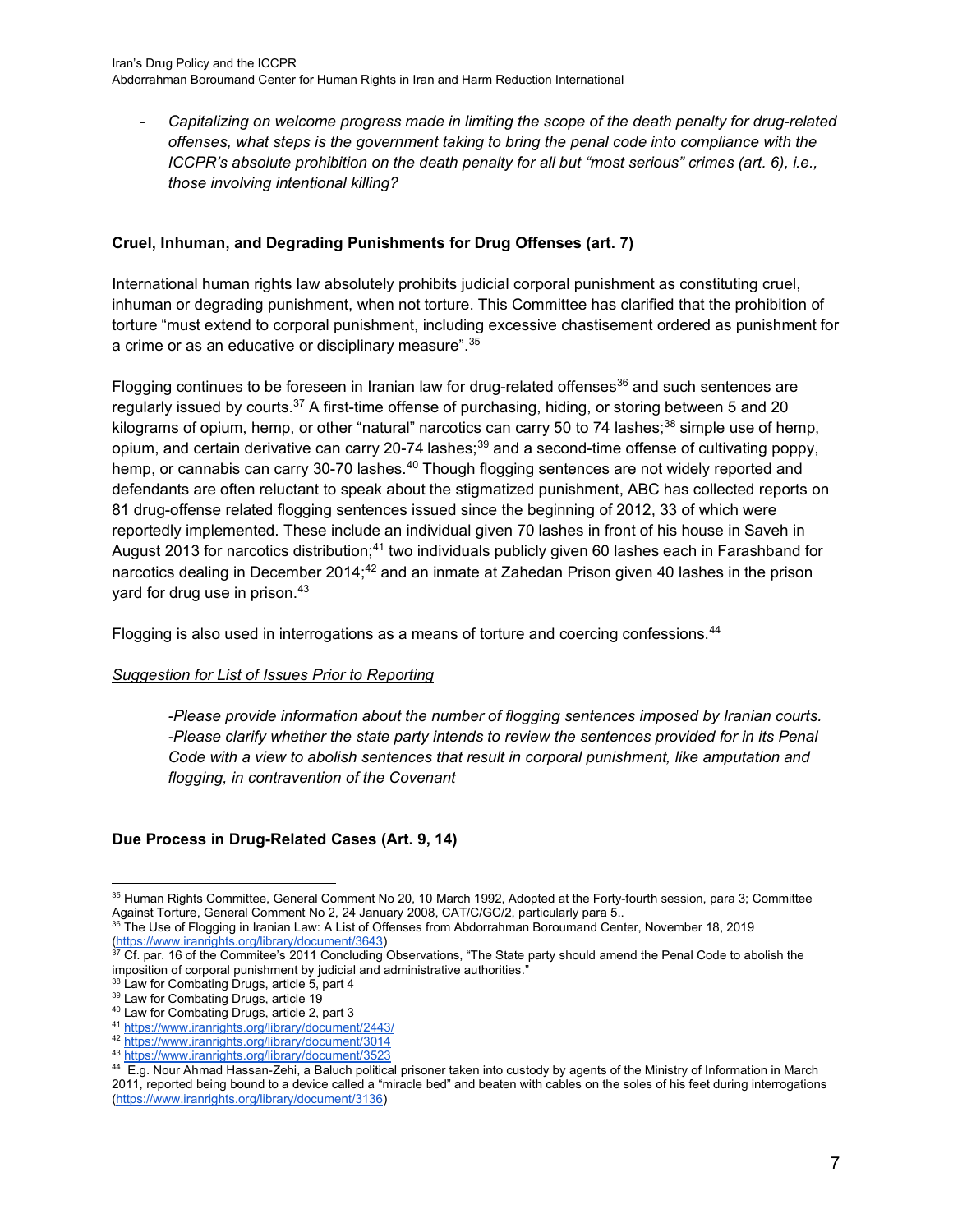The new Code of Criminal Procedure (CCP), which took effect in June 2015, as well as the Islamic Penal Code passed in April 2013 (IPC), contain certain legal guarantees which stand to move Iran closer to compliance with its ICCPR commitments in the area of due process.

In practice, Iran's judicial conduct with alleged drug offenders is marked by gravely concerning shortcomings in the matter of due process, made all the more important by the striking application of capital and corporal punishments described above. Reports collected by ABC indicate that violations of due process guarantees are routine in practice in drug offense cases, as in other cases.

## *Arrest Warrants and Mass Arrests[45](#page-7-0)*

Article 181 of the CCP provides that accused individuals are to be arrested pursuant to a warrant which specifies a reason for the arrest and details pertaining to this reason, signed by an investigating judge. $46$ Article 46 of the CCP states that where law-enforcement officers observe a crime in progress and make an arrest, they must communicate charges and evidence in written form to the arrested person "immediately" and present relevant information to the Prosecutor's Office as a matter of urgency. Officers may not hold an individual for more than 24 hours in such circumstances.

In practice, arresting agents routinely fail to produce warrants where they should. As examples:

- Sa'id Baluchi, a Sunni Baloch executed on narcotics charges in March 2015, was arrested by agents of the Public Prosecutor's office in September 2012 who did not show a warrant. Mr. Baluchi was arrested after law enforcement failed to apprehend a suspect and sources report he was arbitrarily arrested in that suspect's stead to bring closure to the case.<sup>[47](#page-7-2)</sup>
- Mohsen Nasiri, executed for drug possession in January 2016, was arrested without a warrant in mid-December 2012.[48](#page-7-3)
- Reza Hosseini (executed in May 2016) was arrested after being beaten by law enforcement officials with whom he became engaged in a verbal altercation in the summer of 2013.<sup>[49](#page-7-4)</sup>

Mass arrests of drug offenders in so-called "cleanup" operations are routine. Blanket warrants continue to be issued for roundups of persons whose identity is not known in advance. According to Tehran Province State Welfare Organization head Amin Shahrokhi, "flagrant addicts" are arrested by police with a warrant from the judge and sent to Article 16 forced detoxification centers (supervised by the State Welfare Organization).[50](#page-7-5) On May 28, 2020, Shahrokhi stated that 4,362 "flagrant addicts" were arrested in Tehran Province in May. He noted that 24 tested positive for coronavirus and 20 among them not showing symptoms were sent to a COVID-19 Article 16 center.<sup>51</sup>

<span id="page-7-0"></span><sup>&</sup>lt;sup>45</sup> Cf. par. 17 of the Committee's 2011 concluding observations: "The State party should ensure that arrest warrants contain the names of the accused and are based on a judge's review of material evidence. It should also release detainees who have been held on the basis of general and blanket arrest warrants, in the absence of evidence."

<span id="page-7-1"></span><sup>46</sup> The law which the 2015 Code of Criminal Procedure replaced, the Code of Criminal Procedure for Public and Revolutionary Courts (CCPPRC), in its Article 119 had stipulated that arrests were to be performed with warrants whose contents were to be "like those of summons letters"

<span id="page-7-2"></span><sup>47</sup> ABC interview with source with knowledge of the case, October 16, 2015. Omid Memorial entry for Sa'id Baluchi: [https://www.iranrights.org/memorial/story/-7669/said-baluchi.](https://www.iranrights.org/memorial/story/-7669/said-baluchi)

<span id="page-7-3"></span><sup>48</sup> Omid memorial case of Mohsen Nasiri, Abdorrahman Boroumand Center [\(https://www.iranrights.org/memorial/story/-](https://www.iranrights.org/memorial/story/-7770/mohsen-nasiri) [7770/mohsen-nasiri\)](https://www.iranrights.org/memorial/story/-7770/mohsen-nasiri)

<sup>49</sup> Omid Memorial entry for Reza Hosseini: [https://www.iranrights.org/memorial/story/74843/reza-hosseini.](https://www.iranrights.org/memorial/story/74843/reza-hosseini)

<span id="page-7-5"></span><span id="page-7-4"></span><sup>50</sup> Tabnak, April 4, 2020 (tabnak.ir/0044Ki)

<span id="page-7-6"></span><sup>51</sup> Youth Journalism Club, May 28, 2020 [\(https://www.yjc.ir/fa/news/7369835\)](https://www.yjc.ir/fa/news/7369835)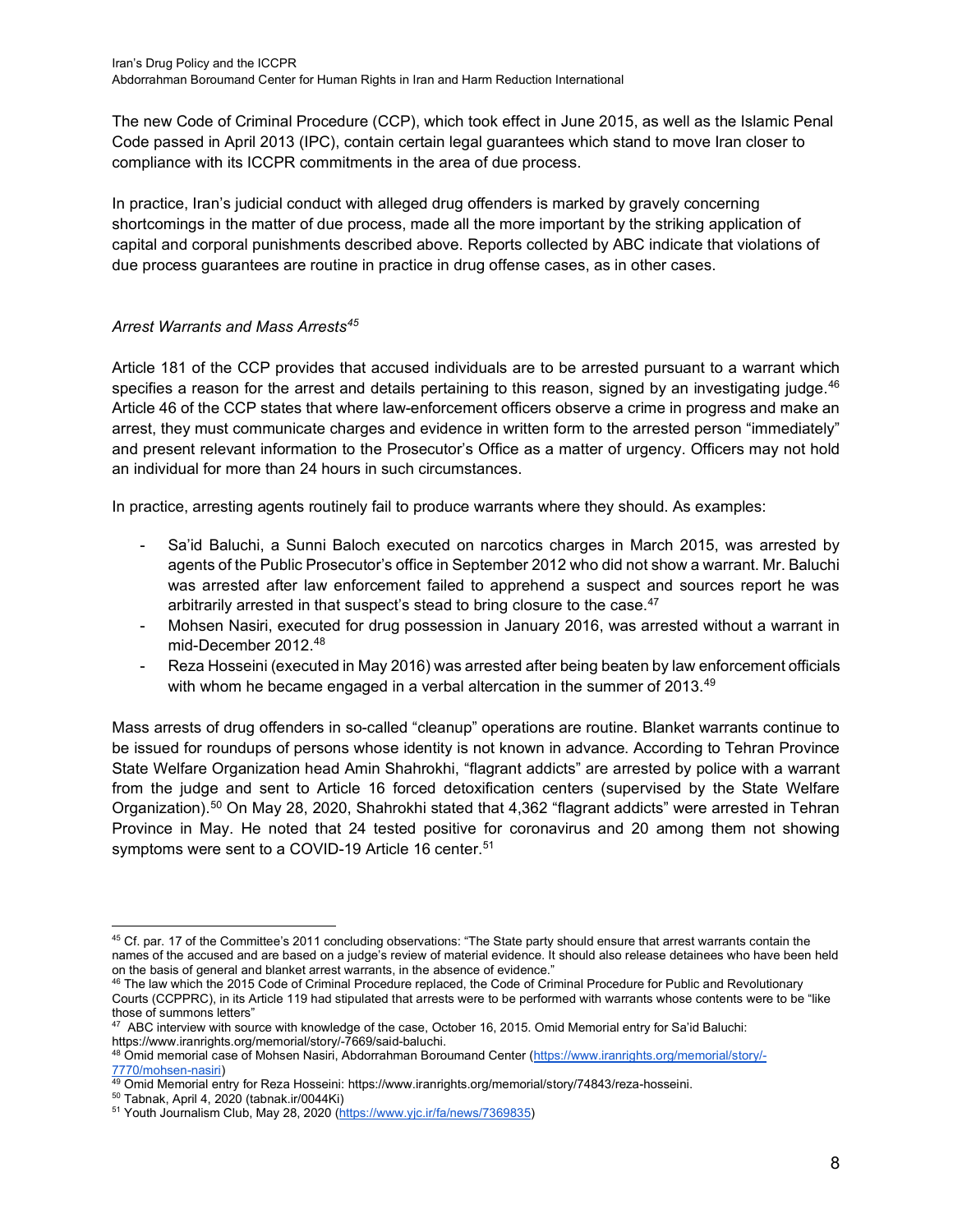In one three-day period in the fall of 2019, 270 petty dealers and 900 drug users were arrested in Tehran alone according to the Police Chief. $52$  In October 2019, law enforcement chief for Alborz Province Command Abbas Ali Mohammadian stated that 13,000 people suspected to use or deal drugs had been rounded up in the previous six months in the course of 180 "cleanup" operations in that province.<sup>[53](#page-8-1)</sup> In May 2020, against the backdrop of the novel coronavirus epidemic, 150 so-called "flagrant addicts" were arrested in a "cleanup" operation in Bojnord, North Khorasan Province, according to Commander Mohammad Qodrati, chief of the anti-narcotics police in the province.<sup>[54](#page-8-2)</sup>

## *Suggestion for List of Issues Prior to Reporting*

- *How does the Government respond to reports that individuals executed for drug offences were arrested without a warrant?*
- *Please clarify how and to what extent complaints made by persons in conflict with the law regarding violations of Art. 181 and Art. 46 of the Code of Criminal Procedure regarding arrest procedure are made available to the public, including information regarding the outcome of such complaints*
- In light of the previous Concluding Observations recommendation to "ensure that arrest warrants" *contain the names of the accused and are based on a judge's review of material evidence" and "release detainees who have been held on the basis of general and blanket arrest warrants, in the absence of evidence" (para. 17), please provide information as to how many people have been arrested en masse with blanket warrants, their charges, and the length of their detentions*

## *Pretrial detention* [55](#page-8-3)

Article 3 of the new Code of Criminal Procedure (CCP), revised in 2015, obligates judicial authorities to act "in the shortest possible period of time" to adjudicate charges and to refrain from acts which would prolong or disrupt the legal process.<sup>[56](#page-8-4)</sup>

Article 49 of the CCP specifies that information pertaining to arrests and arrestees should be communicated to the local Prosecutor's Office within one hour; Prosecutor's Offices are obligated to gather and transmit this arrest-related information on a daily basis to provincial Ministry of Justice authorities. The parents, spouse, children, and brothers or sisters of arrested persons are entitled to receive such arrest-related information from these authorities: Article 49 describes accountability to these familial relations on the part of judicial officials as "imperative" providing it does not "conflict with social or familial respectability."

Article 50 of the CCP provides for arrested persons a right to inform family or other known persons of their arrest by telephone or any other possible means, and obligates officers to provide assistance toward this end, unless those officers deem it "imperative" that the arrested person be denied that right, in which case they are bound to report to a judicial authority and petition for an order.

In practice, arrested persons are routinely subjected to lengthy detentions without trial, a situation compounded by the denial of access to lawyers as well as denial of communication with family members.

<sup>52</sup> Iran Students News Agency, November 11, 2019 (https://www.isna.ir/news/98082113382/)

<span id="page-8-2"></span><span id="page-8-1"></span><span id="page-8-0"></span><sup>53</sup> Khabar Online, October 1, 2019 [\(https://www.khabaronline.ir/news/1305873\)](https://www.khabaronline.ir/news/1305873)

<sup>54</sup> Youth Journalists' Club, May 13, 2020 [\(https://www.yjc.ir/fa/news/7353749/\)](https://www.yjc.ir/fa/news/7353749/)

<span id="page-8-3"></span><sup>55</sup> Cf. par. 18 of the Committee's 2011 concluding observations: "The State party should take all necessary measures to ensure that pretrial detention is not excessively long in law and in practice, particularly through independent judicial supervision and prompt access to lawyers, in full compliance with article 9 of the Covenant. The State party should also take immediate steps to eliminate incommunicado detention, taking due care to ensure compliance in practice."

<span id="page-8-4"></span><sup>56</sup> No such obligation appears in the former Code of Criminal Procedure for Public and Revolutionary Courts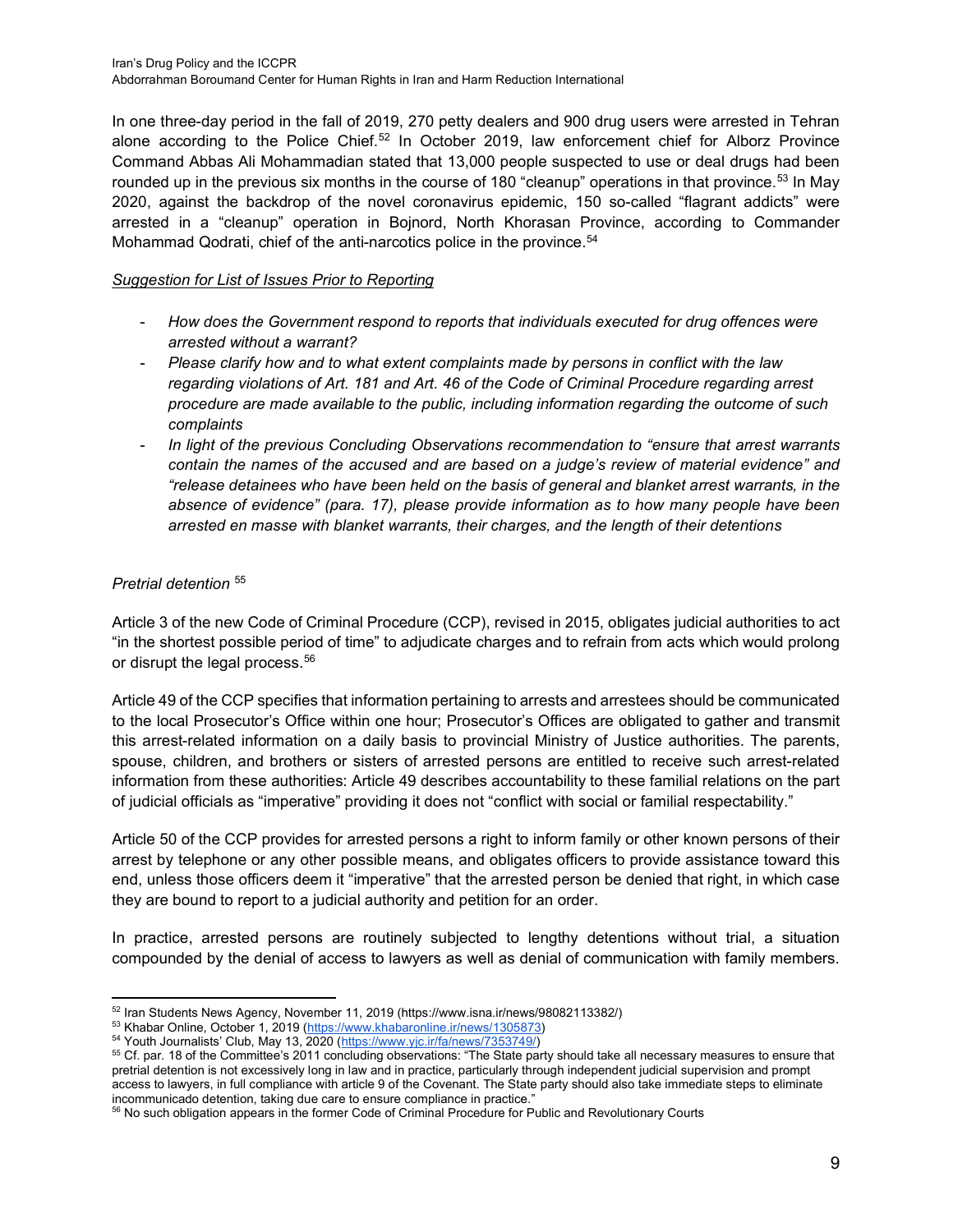Family members are also routinely denied information about the whereabouts of arrested loved ones. For example:

- Alireza Madadpur (executed in August 2016) was subject to incommunicado detention and interrogation without the presence of a lawyer for 25 days following his arrest in November 2011 in the course of a raid on a house to which he had reported for janitorial work.<sup>[57](#page-9-0)</sup>
- The family of Mika'il Shahbazi (executed in May 2016) was not informed of his arrest in February 2013 until days later.<sup>[58](#page-9-1)</sup>
- Following arrest, Mohsen Nasiri was taken to an undisclosed location and denied contact with his family for two weeks.<sup>[59](#page-9-2)</sup>
- **•** Reza Hosseini's wife reports he was held incommunicado for eleven months.<sup>[60](#page-9-3)</sup>

## *Suggestion for List of Issues Prior to Reporting*

*- Please provide information about the number of detainees who are currently in pre-trial detention, and about the proportion they represent among all detainees in Iran.* 

*- Please provide updated and disaggregated statistics (including by gender, type of offence, and province) about the average length of pre-trial detentions, and the frequency of resort to pre-trial detention;*

*- In light of the previous concluding observations (para. 18), what steps have been taken to prevent incommunicado detentions in practice? Please provide information about how many persons have been sanctioned or otherwise held accountable for failing to provide information or to facilitate the provision of information to the detainee's family, in violation of the CPP;*

*- Please explain whether the state party intends to guarantee in law and practice the access to a lawyer upon arrest and during the pre-trial phase, in line with previous concluding observations and with recommendations accepted by Iran during its UPR.[61](#page-9-4)*

## *Forced confessions and torture in detention[62](#page-9-5)*

Article 38 of Iran's Constitution explicitly prohibits torture for the purpose of extracting forced confessions, and stipulates that all confessions resulting from coercion lack legal validity.

Article 60 of the CCP prohibits coercion and leading, inviting, insulting, or impertinent questions during interrogation, and declares statements and confessions made in response to such interrogations legally

<span id="page-9-0"></span><sup>&</sup>lt;sup>57</sup> ABC interview with source with knowledge of the case. Omid Memorial entry for Alireza Madadpur:

[https://www.iranrights.org/memorial/story/-7968/ali-reza-madadpur;](https://www.iranrights.org/memorial/story/-7968/ali-reza-madadpur) August 2016 statement of the Special Rapporteur for Human Rights in Iran[: https://www.iranrights.org/library/document/3012.](https://www.iranrights.org/library/document/3012)

<span id="page-9-1"></span><sup>&</sup>lt;sup>58</sup> ABC interview with source with knowledge of the case, May 24, 2016. Omid Memorial entry for Mika'il Shahbazi <https://www.iranrights.org/memorial/story/74744/mikail-shahbazi>

<span id="page-9-2"></span><sup>&</sup>lt;sup>59</sup>ABC interview with source with knowledge of the case, June 3, 2016. Omid memorial case of Mohsen Nasiri, Abdorrahman Boroumand Center [\(https://www.iranrights.org/memorial/story/-7770/mohsen-nasiri\)](https://www.iranrights.org/memorial/story/-7770/mohsen-nasiri)

<span id="page-9-3"></span><sup>&</sup>lt;sup>60</sup> Omid Memorial entry for Reza Hosseini: [https://www.iranrights.org/memorial/story/74843/reza-hosseini.](https://www.iranrights.org/memorial/story/74843/reza-hosseini)

<span id="page-9-4"></span><sup>&</sup>lt;sup>61</sup> Report of the Working Group of the Universal Periodic Review: Islamic Republic of Iran, December 27, 2019 [\(https://undocs.org/A/HRC/43/12\)](https://undocs.org/A/HRC/43/12)

<span id="page-9-5"></span><sup>62</sup> Cf. par. 14 of the Committee's 2011 concluding observations: "The State party should ensure that an inquiry is opened in each case of alleged torture and cruel, inhuman or degrading treatment in detention facilities, and that the perpetrators of such acts are prosecuted and punished appropriately. It should ensure that effective reparation, including adequate compensation, is granted to every victim. The State party should also ensure that no one is coerced into testifying against themselves or others or to confess guilt and that no such "confession" is accepted as evidence in court, except against a person accused of torture or other ill-treatment as evidence that the "confession" or other statement was made."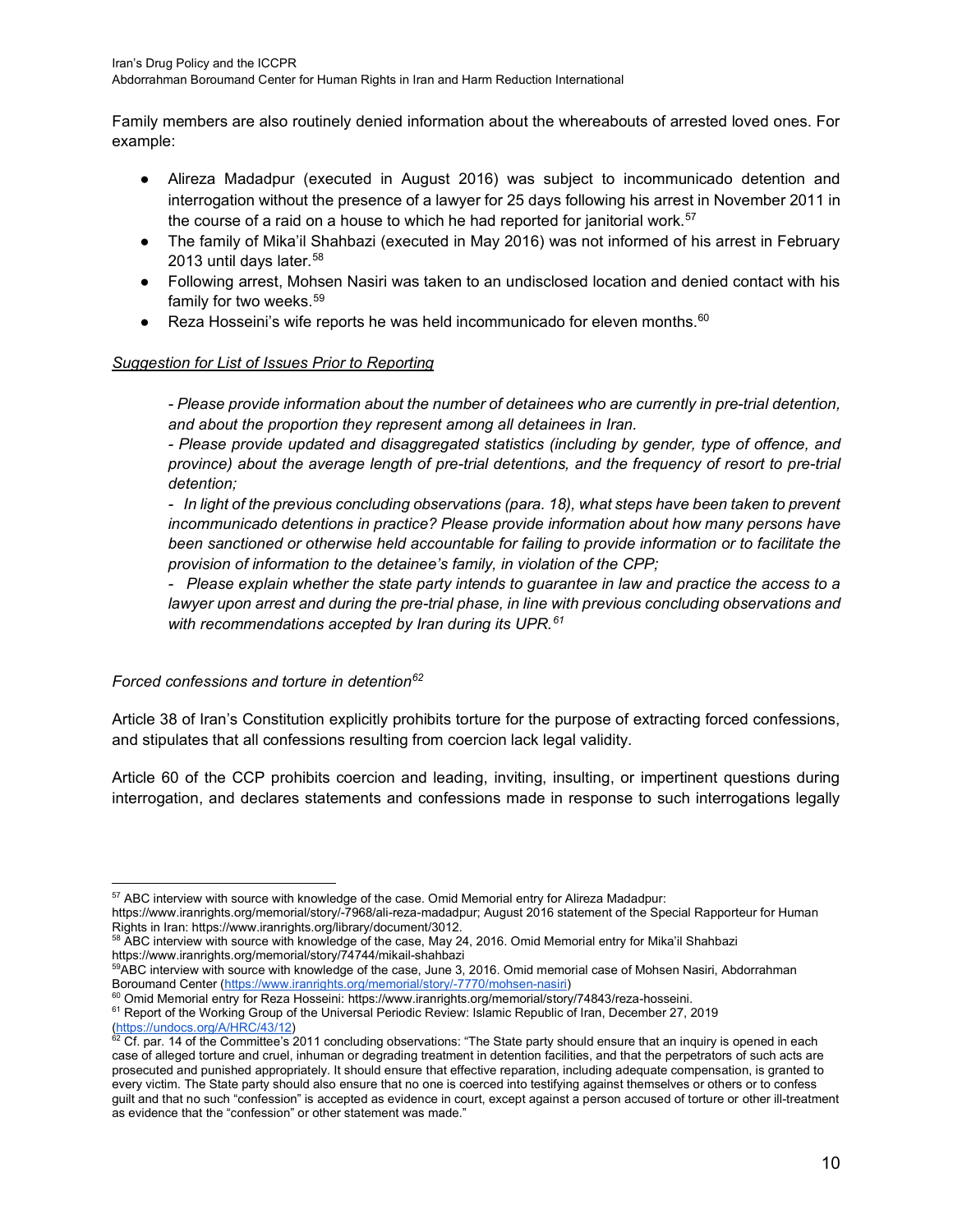void.<sup>[63](#page-10-0)</sup> It also stipulates that records of the dates, times, and lengths of interrogation sessions should be kept and certified with defendants' fingerprints.

Article 169 of the Islamic Penal Code approved in April 2013 stipulates that "confession which is taken under coercion, force, torture, or mental or physical abuses, shall not be given any validity and weight and the court is obliged to interrogate the accused again." Article 578 of the IPC foresees a punishment of six months to three years of imprisonment (besides blood money and *qesas* penalties) for judicial personnel who physically abuse defendants for purposes of extracting a confession. In cases where such abuse is committed pursuant to an order, only the party who issued the order will be so punished, unless the abuse has resulted in death, in which case accomplices will be punished along with the chief perpetrator.

Notably, this Article 578 omits psychological torture entirely, and pertains only to physical torture intended to yield a confession: physical torture meant to coerce a defendant to cooperate or toward any other end is not criminalized.

Article 218 of the IPC stipulates that, in the case of *hudud* crimes specifically, defendants' claims that their confessions or testimonies were made under coercion are to be taken at face value. Per the Note to this Article, the exceptions to this rule are the offenses considered more serious of *moharabeh* ("war against God") "corruption on earth" (including all capital drug crimes per the 2017 drug law amendment) or "indecent offenses committed by coercion, force, abduction, or deception": the court must carry out examinations and investigations of claims of coerced confessions of guilt in these cases.

In practice however, a variety of coercive means, both physical and psychological, continue to be widely used by interrogators against suspects after their arrest and in the pre-trial phase, including to secure confessions or collaboration. In the absence of adequate legal safeguards, courts continue to rule as admissible confessions made without the presence of a lawyer during the investigation phase, and in many cases, confessions extracted from torture have been the primary evidence on which judges have based their verdicts, including in death penalty cases. For example:

- Mika'il Shahbazi's death sentence was issued on the basis of confessions he made while being interrogated without access to a lawyer.  $64$
- During interrogation without a lawyer and under coercion, Mohsen Nasiri made a confession on the basis of which his sentence was issued.<sup>[65](#page-10-2)</sup>
- **•** Reza Hosseini's wife reports he was interrogated under torture for 70 days following his arrest.<sup>[66](#page-10-3)</sup>
- Mahmud Barati (executed September 2015) reported being tortured for ten days after his summer of 2006 arrest for purposes of extracting a confession. Barati recanted the confession in subsequent phases of trial, insisting it had been coerced and that his interrogators had promised to release his family members who had also been arrested should he accept the charges. The individual who possessed the narcotics at issue in the case also retracted his confession - the only other evidence against Barati - in a written letter. These allegations did not result in a retrial or investigation.<sup>[67](#page-10-4)</sup>

<span id="page-10-1"></span><span id="page-10-0"></span> $63$  Article 129 of the CCPPRC declared these kinds of questions "forbidden" 64 ABC interview with source with knowledge of the case, May 24, 2016. Omid Memorial entry for Mika'il Shahbazi [\(https://www.iranrights.org/memorial/story/74744/mikail-shahbazi\)](https://www.iranrights.org/memorial/story/74744/mikail-shahbazi)

<span id="page-10-2"></span> $^{65}$  ABC interview with source with knowledge of the case, June 3, 2016, and case documents on file with ABC. Omid memorial case of Mohsen Nasiri, Abdorrahman Boroumand Center [\(https://www.iranrights.org/memorial/story/-7770/mohsen-nasiri\)](https://www.iranrights.org/memorial/story/-7770/mohsen-nasiri)

<span id="page-10-3"></span><sup>66</sup> Omid Memorial entry for Reza Hosseini: [https://www.iranrights.org/memorial/story/74843/reza-hosseini.](https://www.iranrights.org/memorial/story/74843/reza-hosseini)

<span id="page-10-4"></span><sup>&</sup>lt;sup>67</sup> According to information published on the websites of HRANA (Human Rights Activists News Agency) and the Iran Human Rights Organization on September 7, 2015. Additional information was taken from the Amnesty International statement on September 7, 2015 and the website of Iran Human Rights Organization on September 9, 2015. Omid Memorial entry for Mahmud Barati: [https://www.iranrights.org/memorial/story/-7974/mahmud-barati.](https://www.iranrights.org/memorial/story/-7974/mahmud-barati)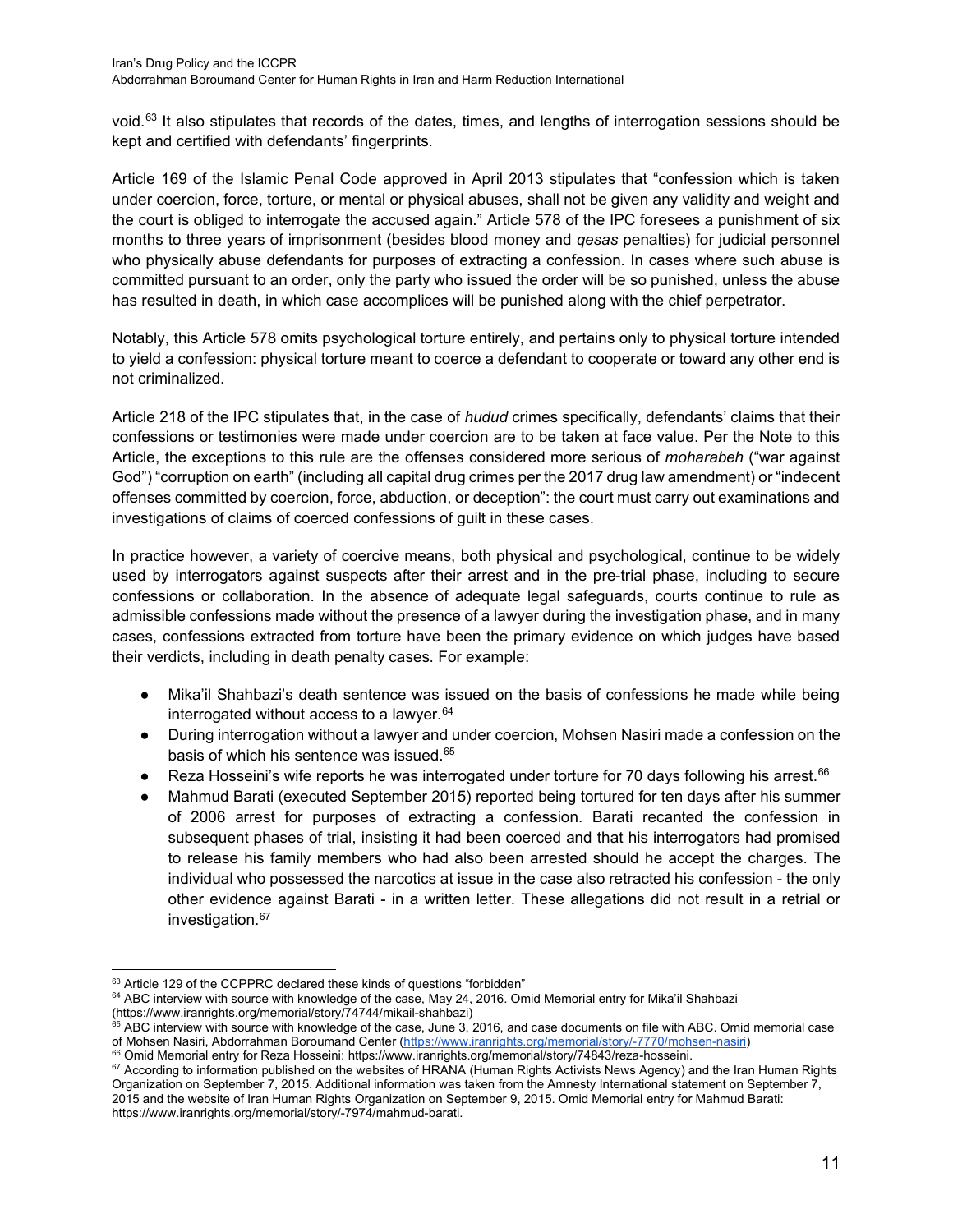- Sai'd Baluchi was subjected to torture, including electrical shocks and drilling of the feet, marks of which were later evident on his body, in order to extract a confession.<sup>[68](#page-11-0)</sup>
- On October 2, 2018, four nationals of Afghanistan Shah Mohammad Miran Zehi, Ahmad Shah Issa Zehi, Mohammad Miran Zehi, and Eid Mohammad Miran Zehi - were executed at Birjand Central Prison. They had been sentenced in January 2017 for armed trafficking of 140 kilograms of drugs into Iran and were alleged to have killed a border guard. In an open letter in July 2017, the four men rejected the charges, maintained their innocence, and reported that they had made their confessions under torture and other ill-treatment. According to the letter, officials subjected the men to torture, including by pulling out their toenails while they were in detention. The men said that they had only confessed to the charges against them hoping that the torture and ill-treatment would cease.<sup>[69](#page-11-1)</sup>
- Ali Reza and Mohammad Garavand, an uncle-nephew pair, were arrested on October 27, 2016 by Anti-Narcotics forces in Pakdasht province. Both were in a vehicle in which a package containing 2.75 kilograms of heroin was discovered. Ali Reza, the driver, insists he did not know what was in the package, which he was transporting at the request of a friend who unbeknownst to him had been pressured by Anti-Narcotics agents. Ali Reza also insists that his 21-year-old nephew Mohammad was only incidentally in the car after Ali Reza happened to see him on the street and offered him a ride, and that Mohammad had no part in the drug activity - a claim he maintained through all stages of investigation and trial. The Garavands report being tortured in initial detention: Ali Reza lost consciousness twice, and Mohammad was injured in several areas of his body. Ali Reza says he falsely confessed to being the owner of the heroin under this torture.[70](#page-11-2)

## *Suggestion for List of Issues Prior to Reporting*

*- Please comment on reports according to which confessions extracted under torture continue to be accepted into evidence by courts, and explain what the state party intends to do to put in place judicial safeguards to make sure that such statements are not admitted by judges, and that allegations of the use of torture or other ill-treatment to extract confessions are duly investigated and perpetrators brought to account. - Please provide information on investigations into allegations of torture and ill-treatment by the police or detention personnel, on the outcome of such investigations and on the remedies accorded to the victims.*

## *Right to Legal Assistance of One's Own Choosing[71](#page-11-3)*

CCP Article 48 permits the accused to "demand the presence of a lawyer from the start of detention." This Article specifies that lawyers' meetings with clients cannot exceed one hour, that lawyers are to keep the

<span id="page-11-0"></span><sup>68</sup> ABC interview with source with knowledge of the case, October 16, 2015. Omid Memorial entry for Sa'id Baluchi: [https://www.iranrights.org/memorial/story/-7669/said-baluchi.](https://www.iranrights.org/memorial/story/-7669/said-baluchi)

<span id="page-11-1"></span><sup>&</sup>lt;sup>69</sup> Human Rights Āctivists in Iran News Agency, July 25, 2017 (<u>https://www.hra-news.org/letters/a-375/</u>)

<span id="page-11-2"></span><sup>70</sup> Based on interviews conducted by ABC with Alireza and Mohammad Garavand, June 10, 2018

<span id="page-11-3"></span> $71$  Cf. par. 21 of the Committee's 2011 concluding observations: "The State party should ensure that all legal proceedings are conducted in full accordance with article 14 of the Covenant, including guaranteeing (a) the right to legal assistance of one's own choosing, including for pretrial detainees…[and] (c) the intervention and presence of lawyers in all cases, including during the investigation stage"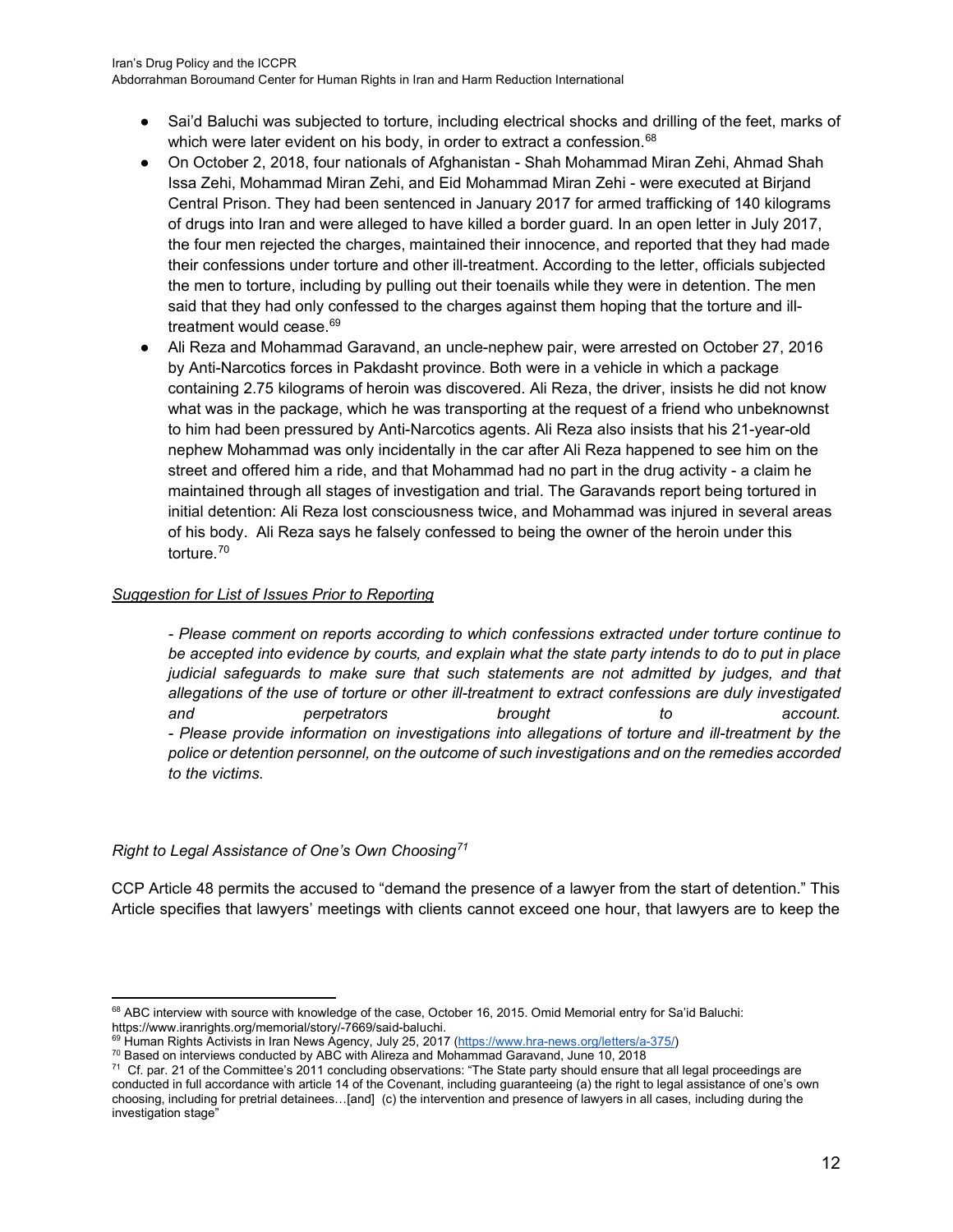contents of such meetings confidential,<sup>[72](#page-12-0)</sup> and that lawyers must turn over handwritten notes taken during the meeting for inclusion in the case file.

Police officers interviewed by reporters from Iran's semi-official news agency Iran Student News Agency (ISNA) in February 2018 acknowledged that there are no lawyers to be seen when a detainee is brought in for investigation. ISNA's report notes that most police officers, investigators, and judges operate under the understanding that confessions should be obtained before evidence is collected. In most cases the confession is obtained in the initial phases, without the presence of an attorney, and before any other evidence is gathered. According to one police officer, who preferred to remain anonymous: "The lawyer can teach the accused not to say anything, or to talk in a way that creates hang-ups in the course of the investigation. The police cannot permit the investigation to be hindered."[73](#page-12-1) In practice, ABC has no knowledge of a criminal case, drug-related or otherwise, where an attorney has been present during interrogations.

A Note to Article 48 of the CCP, introduced in 2015, specifies that individuals facing charges for certain offences, including those relating to national security and organized crime (which may include drug crime), some of which may carry the death penalty, must select their legal counsel from among a limited list of lawyers approved and announced by the Head of the Judiciary at the phase of preliminary investigations.<sup>[74](#page-12-2)</sup>

This Note was introduced in 2015, but the Judiciary did not produce a list of approved lawyers for such cases immediately, and some in the legal community hoped the provision would be repealed or amended. In the summer of 2018 however, the Judiciary made known the names of these lawyers (including only 20 names for Tehran), occasioning sharp criticism from legal observers: lawyer Shirin Ebadi noted many of these lawyers were close to security bodies, threatening due process for political prisoners and prisoners of conscience often faced with security charges. Lawyer Sa'eed Dehghan said the Note reflected a complete lack of trust in lawyers by the judicial system, and reported that lawyers had been solicited for payments of money to have their names placed on the list, raising grave concerns as to the independence and neutrality of the Judiciary's determination process.<sup>[75](#page-12-3)</sup>

Even where lawyers are present during trial proceedings, they are routinely not afforded the opportunity to speak or otherwise defend their clients effectively. Families of alleged drug offenders and attorneys have reported to ABC that judges in such cases allow attorneys to submit a written defense but do not allow them to speak.

A lawyer introduced by the family of Mikail Shahbazi met him only days before trial, and he was sentenced along with another defendant in a 30-minute session.[76](#page-12-4)

One Iranian lawyer described crowded groups of shackled defendants, mostly charged with offenses stemming from personal use of drugs, being tried in haste during her time as an intern to a judge in Tehran in 2003-2004. She reports that trials would last five minutes and that lawyers were completely

<sup>73 "</sup>If You Are Arrested for Murder and You Don't Have Money," Iran Students News Agency. 1 February 2018,

<span id="page-12-0"></span> $72$  Article 91 of the Code of Criminal Procedure stipulates that all preliminary investigation proceedings are to remain confidential unless otherwise specified in law

<span id="page-12-1"></span>https://www.isna.ir/news/96111106756 . Detention during the interim can last as long as a month, police said. Attorneys have reported to ISNA that pro-bono attorneys are not called in until a week to ten days after an arrest. One pro-bono attorney told ISNA that his client has been in solitary for six months and is still being denied access to a

<span id="page-12-2"></span><sup>74</sup> The former CCPPRC had conditioned the presence of a lawyer at the investigative stage on the permission of the judge in cases with a "confidential" aspect, cases where the presence of a party other than defendant would "corrupt" proceedings as determined by the judge, and in national security cases

<span id="page-12-3"></span><sup>75</sup> "Iranian Lawyers Criticize Proposal to Deprive Defendants of Right to Choose Counsel," Human Rights Activists in Iran, June 6, 2018 [\(https://www.iranrights.org/library/document/3443\)](https://www.iranrights.org/library/document/3443)

<span id="page-12-4"></span><sup>&</sup>lt;sup>76</sup> ABC interview with source with knowledge of the case, May 24, 2016. Omid Memorial entry for Mika'il Shahbazi [\(https://www.iranrights.org/memorial/story/74744/mikail-shahbazi\)](https://www.iranrights.org/memorial/story/74744/mikail-shahbazi)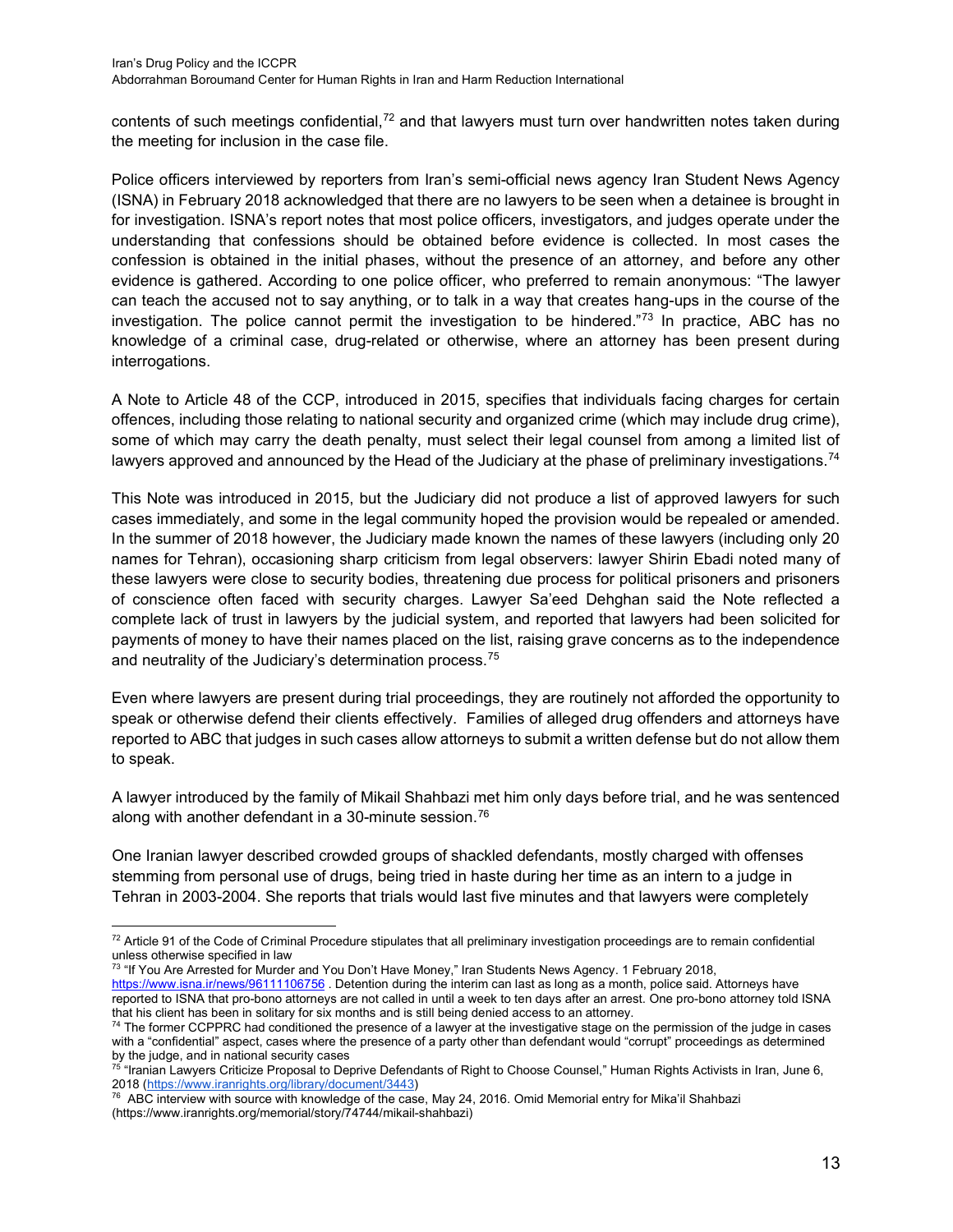absent. A clerk at a Sentence Implementation Office told her that their enormous caseload was beyond the capacities of judges to adjudicate.<sup>[77](#page-13-0)</sup> Reports collected by ABC indicate that such overwhelming caseloads persist.

#### *Suggestion for List of Issues Prior to Reporting*

- *What measures - including instructions to law enforcement - are in place to ensure that persons arrested enjoy effective legal representation from the start of their detention, and during interrogation?*
- *How does the aforementioned Note to Article 48 of the CCP comply with the right to communicate with a counsel of own choosing ex Article 14(b) of the ICCPR?*
- *What criteria are followed to include lawyers in the aforementioned lists, and what complaint mechanisms are in place for excluded lawyers?*

## *Court-Appointed Counsel*

Article 190 of the Criminal Procedure Code makes mandatory the presence of a court-appointed attorney in cases regarding crimes punishable by death, stoning, and life imprisonment, where the defendant cannot secure an attorney themselves.

However, as practiced, the Article only regards the trial phase, meaning that capital defendants are commonly<sup>[78](#page-13-1)</sup> deprived of court-appointed attorneys during the initial phases of investigation and questioning. Ataollah Rudgar, who worked two decades in the judiciary, including five as a homicide investigator in Tehran, has observed that owing to a lack of implementation modalities in this Article, the rights of defendants are systematically deprioritized: "Lawyers are in their offices and communication between courts and the Bar Association is difficult. To assign a pro-bono lawyer, there needs to be some correspondence with the Bar Association, which is time-consuming… judicial procedure privileges the rights of society and the crime victim over the rights of the accused."[79](#page-13-2)

Support for pro-bono defense is nearly nonexistent. This inadequate support has serious consequences for persons in conflict with the law, especially when they are living in poverty.

There is no public defender office in Iran's justice system, and legal provisions that made attorneys available to the poor before 1979 have been eradicated. According to head of Iran Bar Association Isa Amini, though a public endowment for pro bono attorneys was established in the mid-2000s, funding had yet to be granted as of the end of 2018.<sup>[80](#page-13-3)</sup> In an interview published on February 18, 2019, former Bar Association head Dr. Ali Najafi Tavana noted that lawyers have not only faced obstacles to carrying out their work, but have never been supported by public funds. In the past 12 years, the Judiciary has failed to pay even the modest standard fee of 200,000 tomans (approximately 48 USD) per case. This amount does not even cover transportation costs for the 10 to 20 trips on average that lawyers must make to court per case.<sup>[81](#page-13-4)</sup> Lack of

<span id="page-13-2"></span>https://www.isna.ir/news/96111106756

<span id="page-13-3"></span>80 Interview with Islamic Republic News Agency, 5 October 2018. (http://www.irna.ir/fa/News/83122225)

<span id="page-13-0"></span><sup>&</sup>lt;sup>77</sup> ABC interview with Leila Alikarami, July 2018 [\(https://www.youtube.com/watch?v=7\\_wsoHr-R6I\)](https://www.youtube.com/watch?v=7_wsoHr-R6I)

<span id="page-13-1"></span><sup>78</sup> ABC has no knowledge of a single case of prosecution where the defendant's attorney was present during interrogation.<br>79 "If You Are Arrested for Murder and You Don't Have Money," Iran Students News Agency. 1 February 2

<span id="page-13-4"></span><sup>81</sup> In an interview published on February 18, 2019, former Bar Association head Dr. Ali Najafi Tavana noted that lawyers have not only faced obstacles to carrying out their work, but have never been supported by public funds. In the past 12 years, the Judiciary has failed to pay even the modest standard fee of 200,000 tomans per case. This amount, which many attorneys find insulting, does not even cover transportation costs for the 10 to 20 trips on average that lawyers must make to court per case. Attorney at law Abdolsamad Khorramshahi explained how these contraventions to the requirement for the presence of an attorney during the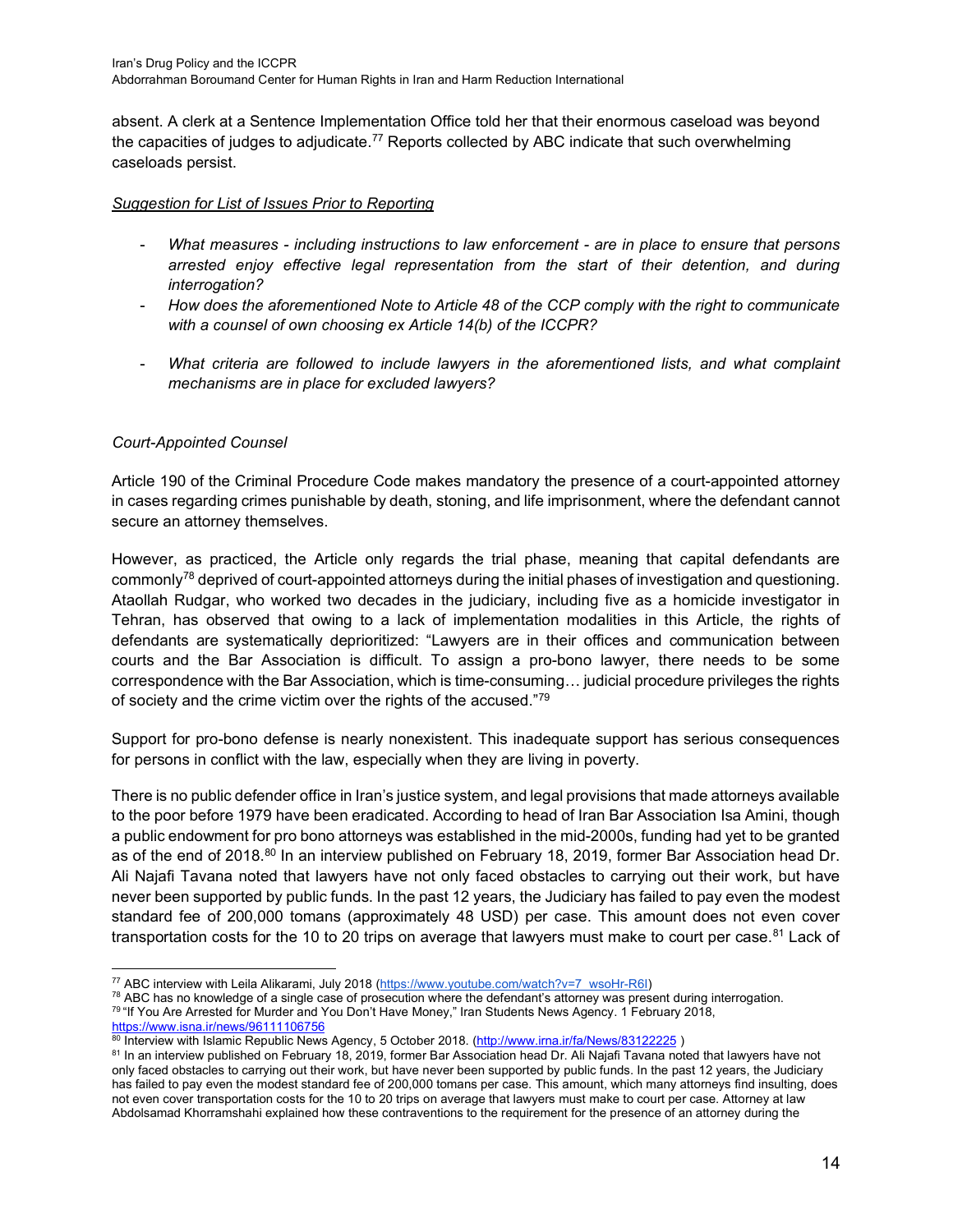funding, compounded by authorities' lack of respect for the right to defense, puts defendants, including those facing the death penalty, in a precarious position.

A February 1, 2018 report by the Iran Student News Agency (ISNA) noted that there is currently no official data on cases referred to pro-bono attorneys in Iran, nor on the sentences ruled on such cases.<sup>82</sup> According to Ali Yarahmadi, head of the Central Bar Association's Commission on pro-bono cases, "in the year 1395 (March 2015-March 2016) in Tehran alone, there were more than 1,000 cases, and this only represents the cases referred to the Bar. In many cases, prosecution offices directly hire lawyers for the accused and do not provide statistics on such cases to the Bar."

The court appointed a lawyer (at most) two weeks prior to Alireza Madadpour's trial at a Revolutionary Court, during which he and three other defendants were sentenced to death in proceedings lasting just 20 minutes. The lawyer was permitted only to read from a prepared statement.<sup>[83](#page-14-1)</sup>

After about 45 days of detention, Ali Reza and Mohammad were summoned for their first trial at Branch 23 of the Revolutionary Court in Tehran. Though the court appointed two attorneys for them, they report they did not enjoy an effective defense. In a trial which lasted only 14 minutes, during which the Garavands were not allowed to defend themselves, they were sentenced to death.<sup>[84](#page-14-2)</sup>

## *Suggestion for List of Issues Prior to Reporting*

- *Please provide information about the number of cases referred to pro-bono attorneys in Iran in the reporting period.*
- *Please explain what the state party is doing or intends to do to guarantee in law and practice that accused persons enjoy a legal defense in line with Article 14 of the Covenant.*

## **Compulsory drug detention and rehabilitation centres (Art. 6, 7, 9, 10, 14)**

investigation create a vicious cycle of negligence in court:

Khorramshahi voiced the opinion that death penalty cases should be assigned to lawyers with at least 10 years of experience and they should be properly remunerated; unfortunately, seasoned and novice lawyers alike tend to avoid taking on criminal cases because of the obstacles and costs they face in the police station, prosecutor's office (dādsarā), and courts (Hamideh Gudarzi: "No Incentive for Pro-bono Defense", Iran Online, 18 February 2019. [http://www.ion.ir/news/449419/\)](http://www.ion.ir/news/449419/).

<span id="page-14-0"></span><sup>82</sup> February 1, 2018 report by the Iran Student News Agency (ISNA)

*<sup>&</sup>quot;Unfortunately, in many cases where pro-bono lawyers are assigned, lawyers are inexperienced and, since they are not remunerated very much, show little interest in the defense of such clients. Their appearance in court is thus mostly symbolic and out of obligation. And we see in murder cases where the lawyer has not even read the file once, which naturally has its consequences. Let's say that a defendant has confessed to a murder under pressure from police or the court, or any other reason, and that the lawyer, having not read the file, and is not fully familiar with the case and cannot present a good defense. As a result, an innocent person is hanged. In many pro-bono cases, pro-bono lawyers feel obligated because the court has assigned the case to them.... They have no way of refusing, barring exceptional circumstances. There needs to be institutional change, and pro bono lawyers must be paid a fee that motivates them to know the case and defend their clients with more rigor."* 

<span id="page-14-1"></span><sup>83</sup> ABC interview with source with knowledge of the case. Omid Memorial entry for Alireza Madadpur:

[https://www.iranrights.org/memorial/story/-7968/ali-reza-madadpur;](https://www.iranrights.org/memorial/story/-7968/ali-reza-madadpur) August 2016 statement of the Special Rapporteur for Human Rights in Iran[: https://www.iranrights.org/library/document/3012.](https://www.iranrights.org/library/document/3012)

<span id="page-14-2"></span>Based on interviews conducted by ABC with Alireza and Mohammad Garavand, June 10, 2018. Initially sentenced to death, the Garavands' sentences have been converted upon appeal to 30 years imprisonment, a fine of two billion Rials (c. 45,000 USD), and government expropriation of a vehicle.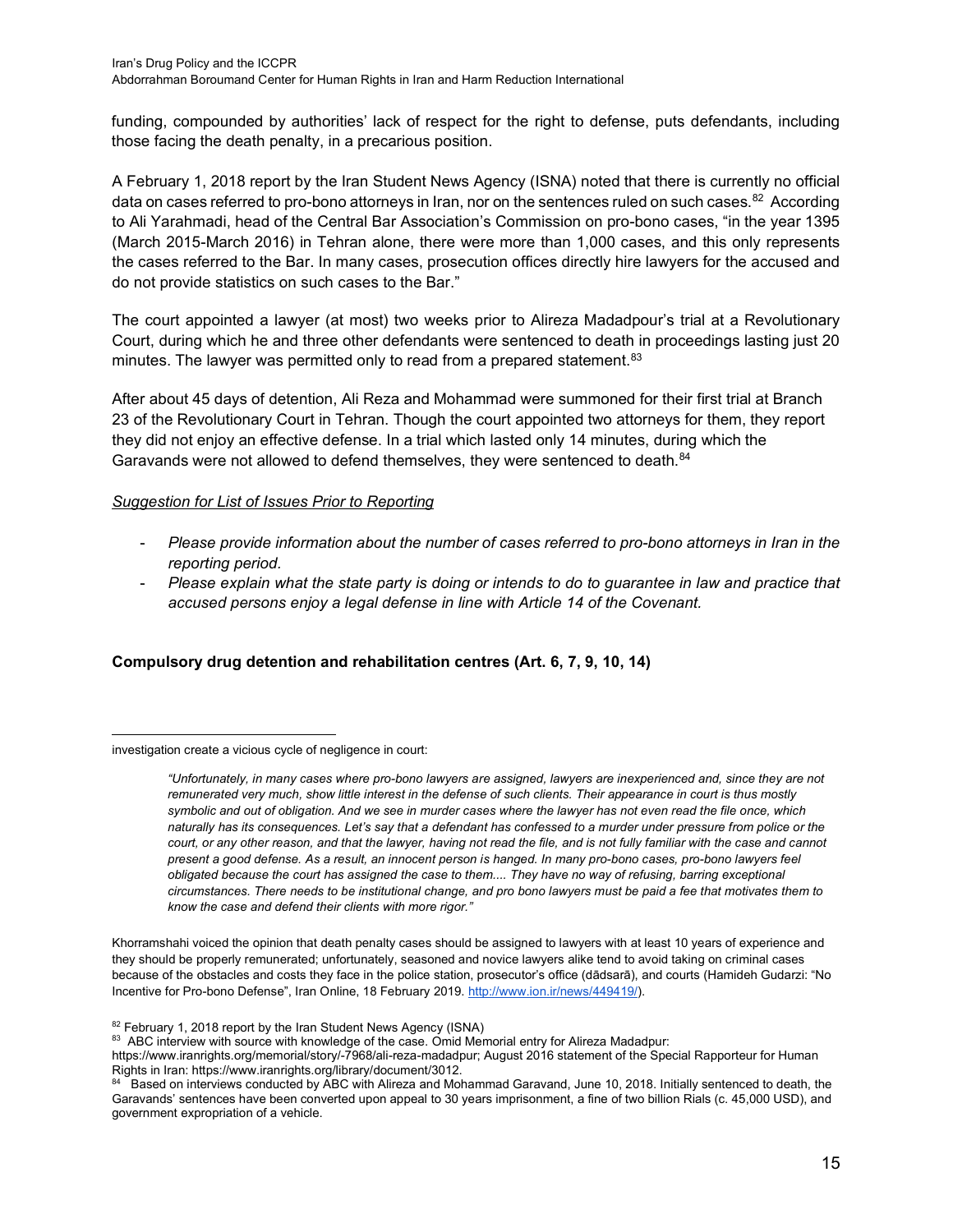Compulsory drug detention and treatment have been unanimously recognised by human rights bodies as contravening the prohibition against inhuman and degrading treatment and the prohibition of arbitrary detention, in addition to the right to health.<sup>[85](#page-15-0)</sup>

Due to reports of widespread human rights violations in these settings and their fundamental ineffectiveness in addressing drug dependence, a 2012 joint statement by 12 UN Agencies (including OHCHR, UNODC, WHO, and UNAIDS) called for all member states to close Compulsory Drug Detention Centres (CDDCs). [86](#page-15-1)

In 2015, the Working Group on Arbitrary Detention has clarified that "compulsory detention regimes for purposes of drug 'rehabilitation' through confinement or forced labour are contrary to scientific evidence and inherently arbitrary", and that 'Drug consumption or dependence is not sufficient justification for detention.'[87](#page-15-2) Similarly, this Committee repeatedly expressed concern at the situation of those confined in such centres and the kind of treatment imposed, and urged state parties to strictly comply with their obligations under Article 9, among others by observing the principles of legality and proportionality of detention and due process rights.<sup>[88](#page-15-3)</sup>

## **National legislation and policy**

People found or suspected to be using drugs by the police are divided between centers/prisons under the control or supervision of the Prison Organization or the police, and the centers supervised by the Ministry of Health. In Tehran Province and Karaj, more people are held in Greater Tehran (Fashafuye) prisons than Ministry centers.

According to the Ministry of Justice's report for Persian year 1395 (2016-2017), the Prison Organization has 173 closed prisons, 6 open prisons, 32 detention centers, 25 camps, 29 juvenile rehabilitation centers under its supervision.[89](#page-15-4)

In Iran, compulsory drug treatment centres are disciplined by the Anti-Narcotics Law. They were introduced in 2010 as a way to respond to a reported increase in drug use in the country, and as a way to reduce pressure on overcrowded prisons.<sup>[90](#page-15-5)</sup> Under Articles 15 and 16 of the Anti-Narcotics Law, people identified as "addicts" are obligated to seek treatment in government or private rehabilitation centers. The law distinguishes between individuals who "voluntarily" join a treatment programme – who are given a certificate of exemption from criminal prosecution; and those who do not voluntarily stop using drugs (defined by the law as "flagrant addicts"). The law prescribes that individuals in the second category be detained in compulsory treatment centres for a period of 1-3 months, that can be extended for another 3 month period. Notably, no distinction is made between people who use and people who are dependent on drugs, and no individualised assessment of the necessity and proportionality of the detention is envisaged.

<span id="page-15-1"></span>86 ILO, UNDP, UNESCO, UNFPA, UNHCR, UNICEF, UNODC, UN WOMEN, WFP, WHO, and UNAIDS, Joint Statement: Compulsory drug detention and rehabilitation centres (March 2012)

<span id="page-15-0"></span><sup>85</sup> Among others, see: Human Rights Council, Report of the United Nations High Commissioner for Human Rights: Study on the impact of the world drug problem on the enjoyment of human rights (4 September 2015), para. 46-49.

<span id="page-15-2"></span><sup>87</sup> Among others, see Human Rights Council, Report of the Working Group on Arbitrary Detention. Un Doc. A/HRC/30/36 (2015), Para. 60

<span id="page-15-3"></span><sup>88</sup> Among others, see Human Rights Committee, "Concluding Observations on the third periodic report of Viet Nam". UN Doc. CCPR/C/VNM/CO3 (29 August 2019), para. 31; Human Rights Committee, "Concluding Observations on the initial report of the Lao People's Democratic Republic". UN Doc. CCPR/C/LAO/CO/1 (23 November 2018), para. 23

<span id="page-15-4"></span><sup>8</sup>[9Ministry of Justice report on the judiciary for the year 1395, 2017 \(justice.ir/FileSystem/View/File.aspx?FileId=5282d9cd-913e-](https://www.justice.ir/FileSystem/View/File.aspx?FileId=5282d9cd-913e-4c78-b3d8-b39475070de2)[4c78-b3d8-b39475070de2\)](https://www.justice.ir/FileSystem/View/File.aspx?FileId=5282d9cd-913e-4c78-b3d8-b39475070de2)

<span id="page-15-5"></span><sup>90</sup> Ghiabi M.(2018), 'Maintaining disorder: the micropolitics of drugs policy in Iran', Third World Quarterly, 39(2), 277-297. Available at: https://doi.org/10.1080/01436597.2017.1350818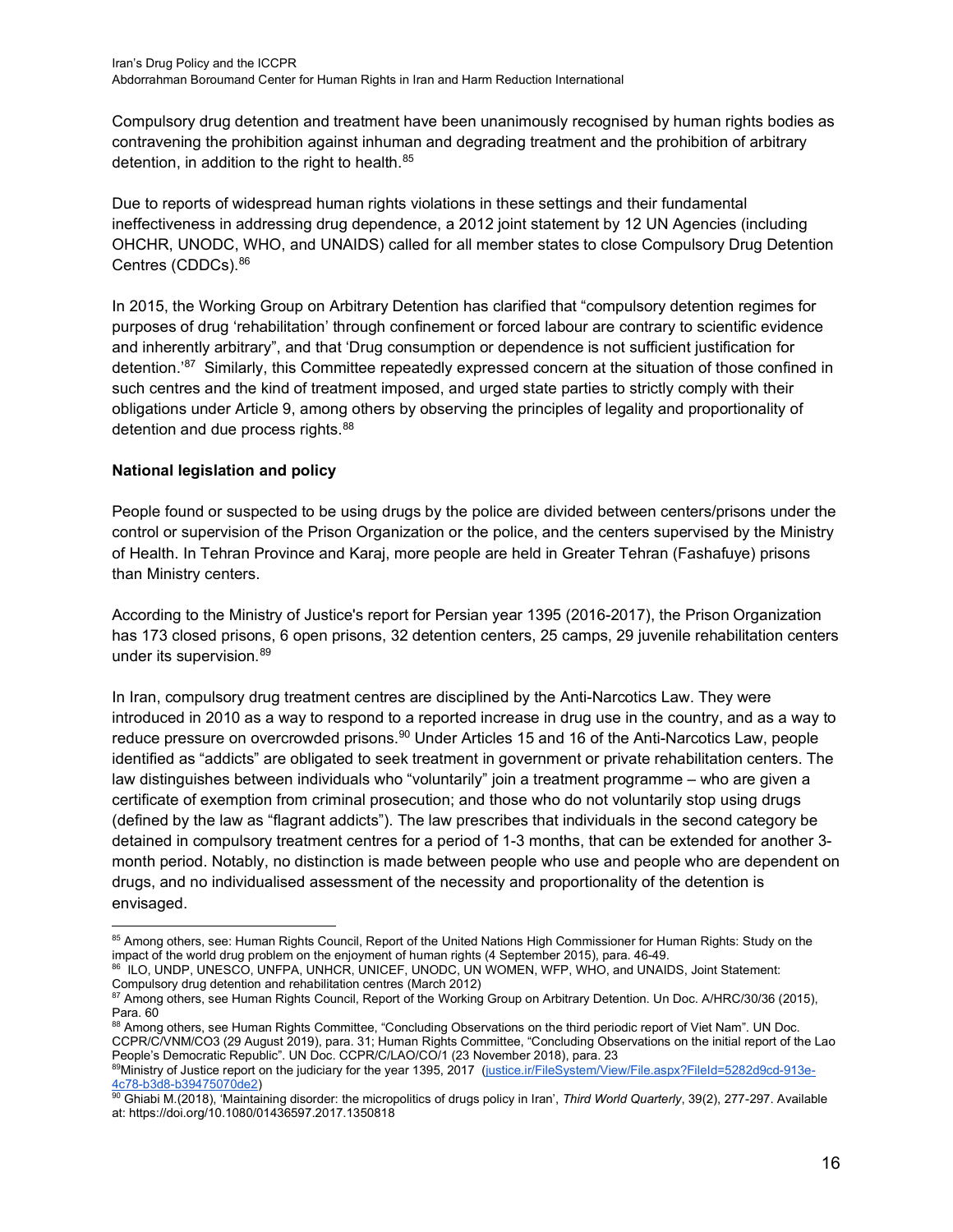According to reports by informants in Iran,  $91$  the law is complemented by guidelines (not publicly available), pursuant to which admission to the centres can follow:

- 1. Forced referral. After a person is arrested for drug use or possession a medical assessment concerning drug use is carried out and submitted to a judge, which orders the detention;
- 2. Family referral to the police; or
- 3. Voluntary referral of a person to the centre.

We wish to emphasize that such guidelines as described do not align with international standards – most notably those elaborated by this Committee and the Working Group on Arbitrary Detention (WGAD). As mentioned, WGAD has concluded that compulsory drug detention and rehabilitation are contrary to scientific evidence and therefore inherently arbitrary<sup>92</sup> – regardless of an individualized medical assessment. Indeed, as drug detention and compulsory treatment are not evidence-based forms of drug treatment (in fact, scientific evidence is clear that they are ineffective and harmful practices), no competent and independent medical professional could ever conclude that confinement is a necessary and proportional measure for addressing drug use and drug dependence. As such, drug detention should be found by the Committee to be arbitrary even if preceded by a medical assessment and pursuant to a judicial decision.

Legislation and policy prescribes that centres (referred to as "camps") should follow government regulations and obtain accreditation through a licensing scheme; and that accredited centres should be supervised by health, social welfare authorities, and/or law enforcement agencies.

## *Suggestion for List of Issues Prior to Reporting*

- *Please provide details on the licensing process for compulsory drug detention centres;*
- *Please provide a copy of the guidelines and regulations in place concerning the management and operation of such centres, together with information on how compliance with such guidelines and regulations is monitored;*
- *Which steps is the Government taking to permanently close compulsory drug detention and treatment centres, in line with its obligations under international human rights law?*

## **Implementation and lack of transparency**

The phenomenon of drug treatment centres in Iran is a complex one, with state-run compulsory centres operating alongside private or semi-private facilities. In addition to these regulated centres, a large number of illegal or unregulated camps operate across the country. Furthermore, reports have emerged of the creation of centers for detention of "flagrant addicts" (*mo'tadan-e motejaher*) across the city of

<span id="page-16-0"></span> $91$  For safety reasons, the informants wish to be kept anonymous. More information can be provided by the submitting organisations upon request.

<span id="page-16-1"></span> $^{92}$  Human Rights Council, Report of the Working Group on Arbitrary Detention. Un Doc. A/HRC/30/36 (2015), Para. 60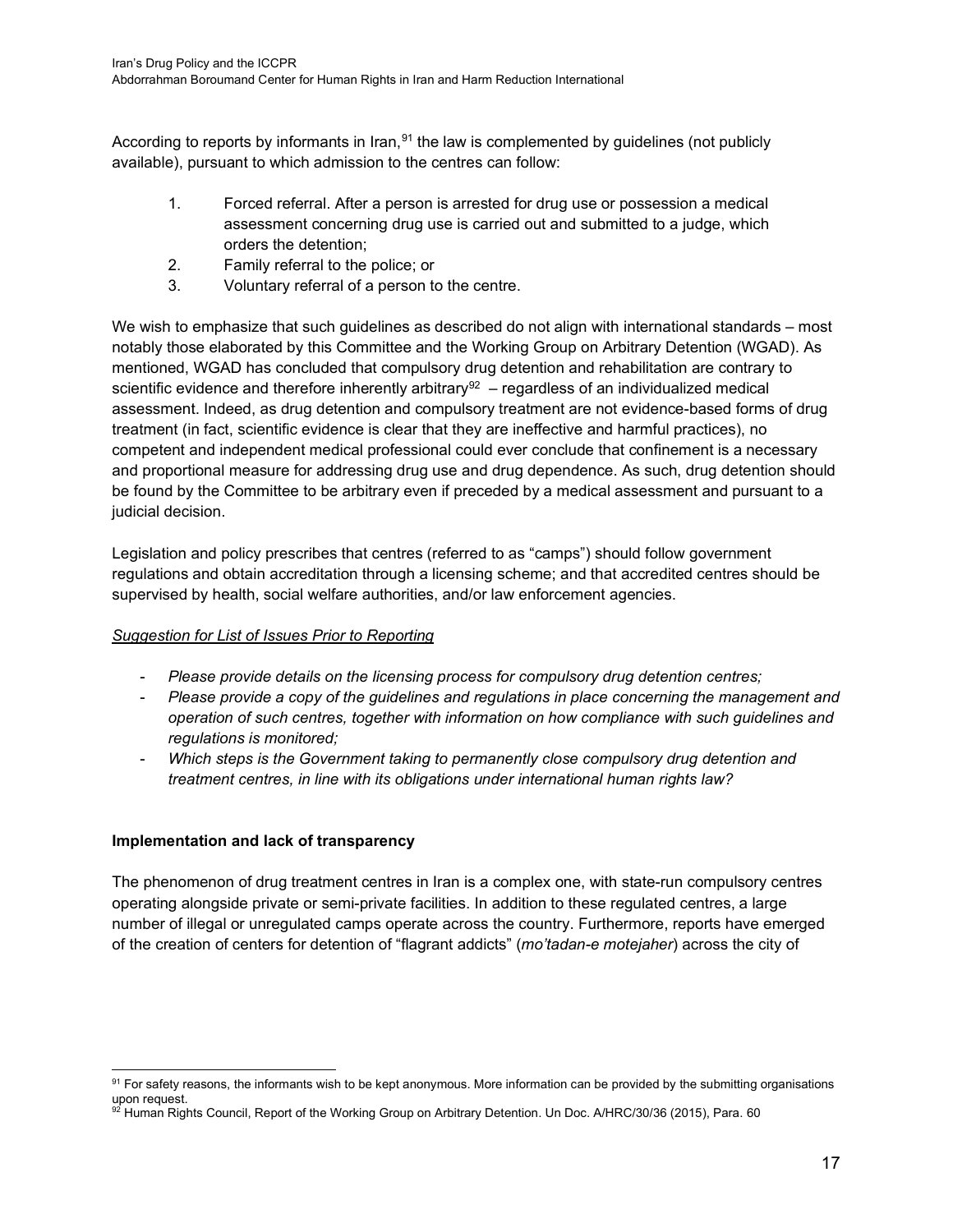Tehran by the Revolutionary Guards.<sup>[93](#page-17-0)</sup> In 2015, two specialized centres for children were established in Sistan and Baluchistan, to which at least 107 children were referred.<sup>[94](#page-17-1)</sup>

Rather than being clearly separate institutions, public, private and illegal/informal centres exist in a continuum, with varying degrees of acknowledgment, financial support, and collaboration with state authorities and law enforcement.<sup>[95](#page-17-2)</sup> Consequently, it was concluded that "despite their private and unrecognised status, [illegal treatment camps] perform a public, state-sanctioned role."<sup>[96](#page-17-3)</sup> As such, government compliance with its obligations under ICCPR should be assessed with regards to all drug treatment camps, irrespective of their formal nature. On this, we also recall General Comment no. 35 of this Committee, which states that "When private individuals or entities are empowered or authorized by a State party to exercise powers of arrest or detention, the State party remains responsible for adherence and ensuring adherence to article 9. It must rigorously limit those powers and must provide strict and effective control to ensure that those powers are not misused, and do not lead to arbitrary or unlawful arrest or detention. It must also provide effective remedies for victims if arbitrary or unlawful arrest or detention does occur."[97](#page-17-4)

While informal camps have been operating for decades, government-run centres were first established in  $2011$ ,<sup>[98](#page-17-5)</sup> described as "forced labour camps"<sup>[99](#page-17-6)</sup> or "harsh conditions camps".<sup>[100](#page-17-7)</sup>

A key reason why the government decided to institute compulsory drug treatment centres was to decongest prisons (many of which old and decrepit), by "diverting" people arrested for drug use. For example, on 21 June 2019, Esma'ili, Head of Prison Organization, said that 7000 people were detained in Iranian prisons for drug dependence, or for being convicted as drug traffickers despite having been found with less than 1gram of drugs. According to the official, they should have been considered "sick" and sent to detoxification and rehabilitation facilities.<sup>[101](#page-17-8)</sup>

Since 2010, compulsory treatment centres have rapidly increased in number, becoming a central feature of Iran's drug policy.<sup>102</sup> The rapid implementation and expansion of these institutions despite a wealth of evidence about their ineffectiveness is in itself a worrying development.<sup>[103](#page-17-10)</sup>

<span id="page-17-0"></span><sup>93</sup> In February 2019, a member of Parliament's Research and Education Commission stated that the Revolutionary Guards had "established centers for gathering "flagrant addicts" (*mo'tadan-e motejaher*) across the city." Islamic Consultative Assembly News Agency, February 12, 2019 (https://bit.ly/2VQUlxK)

<span id="page-17-1"></span><sup>94</sup> Roshanpajou M et al. (2019), 'Children addiction treatment and rehabilitation residential centers in Iran: report of a pilot study', J*ournal of Substance Use,* 1-5. Available at: https://doi.org/10.1080/14659891.2019.1675785

<span id="page-17-2"></span> $^{95}$  See Ghiabi M.(2018), 'Maintaining disorder: the micropolitics of drugs policy in Iran', p. 282 for a detailed breakdown <sup>96</sup> Ibid.

<span id="page-17-4"></span><span id="page-17-3"></span><sup>97</sup> Human Rights Committee, 'General Comment No.35 - Right to Liberty and Security', UN Doc. CCPR/C/GC/35 (16 December 2014), para. 8

<span id="page-17-5"></span><sup>98</sup> Official site of Iran's Drug Control Headquarters

[<sup>\(</sup>http://dchq.ir/html/modules.php?op=modload&name=News&file=article&sid=15348\)](http://dchq.ir/html/modules.php?op=modload&name=News&file=article&sid=15348)

<span id="page-17-6"></span> $99$  Among others: official site of Iran's Drug Control Headquarters

[<sup>\(</sup>http://dchq.ir/html/modules.php?op=modload&name=News&file=article&sid=15348\)](http://dchq.ir/html/modules.php?op=modload&name=News&file=article&sid=15348); Tabnak, November 10, 2010 [\(http://www.tabnak.ir/fa/news/130012/%D8%B1%D8%A7%D9%87%E2%80%8C%D8%A7%D9%86%D8%AF%D8%A7%D8%B2%](http://www.tabnak.ir/fa/news/130012/%D8%B1%D8%A7%D9%87%E2%80%8C%D8%A7%D9%86%D8%AF%D8%A7%D8%B2%D9%8A-) [D9%8A-\)](http://www.tabnak.ir/fa/news/130012/%D8%B1%D8%A7%D9%87%E2%80%8C%D8%A7%D9%86%D8%AF%D8%A7%D8%B2%D9%8A-)

<span id="page-17-7"></span><sup>100</sup> Hamshahri Online, December 3, 2010 [\(http://hamshahrionline.ir/news-122163.aspx\)](http://hamshahrionline.ir/news-122163.aspx) and November 19, 2020 [\(http://hamshahrionline.ir/news-121042.aspx\)](http://hamshahrionline.ir/news-121042.aspx)

<span id="page-17-8"></span><sup>101</sup> [http://cudras.ir/1398/03/31/43-%D8%AF%D8%B1%D8%B5%D8%AF-%D8%AA%D8%B1%D9%83%DB%8C%D8%A8-](http://cudras.ir/1398/03/31/43-%D8%AF%D8%B1%D8%B5%D8%AF-%D8%AA%D8%B1%D9%83%DB%8C%D8%A8-%D8%B2%D9%86%D8%AF%D8%A7%D9%86%DB%8C%D8%A7%D9%86-%D9%83%D8%B4%D9%88%D8%B1-%D8%A7%D8%B2-%D8%AC%D8%B1%D8%A7%DB%8C%D9%85-%D9%85%D9%88%D8%A7/) [%D8%B2%D9%86%D8%AF%D8%A7%D9%86%DB%8C%D8%A7%D9%86-%D9%83%D8%B4%D9%88%D8%B1-](http://cudras.ir/1398/03/31/43-%D8%AF%D8%B1%D8%B5%D8%AF-%D8%AA%D8%B1%D9%83%DB%8C%D8%A8-%D8%B2%D9%86%D8%AF%D8%A7%D9%86%DB%8C%D8%A7%D9%86-%D9%83%D8%B4%D9%88%D8%B1-%D8%A7%D8%B2-%D8%AC%D8%B1%D8%A7%DB%8C%D9%85-%D9%85%D9%88%D8%A7/) [%D8%A7%D8%B2-%D8%AC%D8%B1%D8%A7%DB%8C%D9%85-%D9%85%D9%88%D8%A7/](http://cudras.ir/1398/03/31/43-%D8%AF%D8%B1%D8%B5%D8%AF-%D8%AA%D8%B1%D9%83%DB%8C%D8%A8-%D8%B2%D9%86%D8%AF%D8%A7%D9%86%DB%8C%D8%A7%D9%86-%D9%83%D8%B4%D9%88%D8%B1-%D8%A7%D8%B2-%D8%AC%D8%B1%D8%A7%DB%8C%D9%85-%D9%85%D9%88%D8%A7/)

<sup>&</sup>lt;sup>102</sup> Ghiabi M.(2018), 'Maintaining disorder: the micropolitics of drugs policy in Iran'.

<span id="page-17-10"></span><span id="page-17-9"></span><sup>103</sup> Among others, see D. Werb et al., "The Effectiveness of Compulsory Drug Treatment: A Systematic Review," *International Journal of Drug Policy* 28 (2016): 1–9, https://doi.org/10.1016/j.drugpo.2015.12.005; Anne Bergenstrom and Gino Vumbaca, "Compulsory Drug Detention Centres: Time to Question Their Continued Use ?," *The Lancet Global Health* 5 (2017): e123–24, https://doi.org/10.1016/S2214-109X(16)30352-7; Martin P Wegman et al., "Relapse to Opioid Use in Opioid-Dependent Individuals Released from Compulsory Drug Detention Centres Compared with Those from Voluntary Methadone Treatment Centres in Malaysia: A Two-Arm, Prospective Observational Study.," *The Lancet. Global Health* 5, no. 2 (February 2017): e198–207,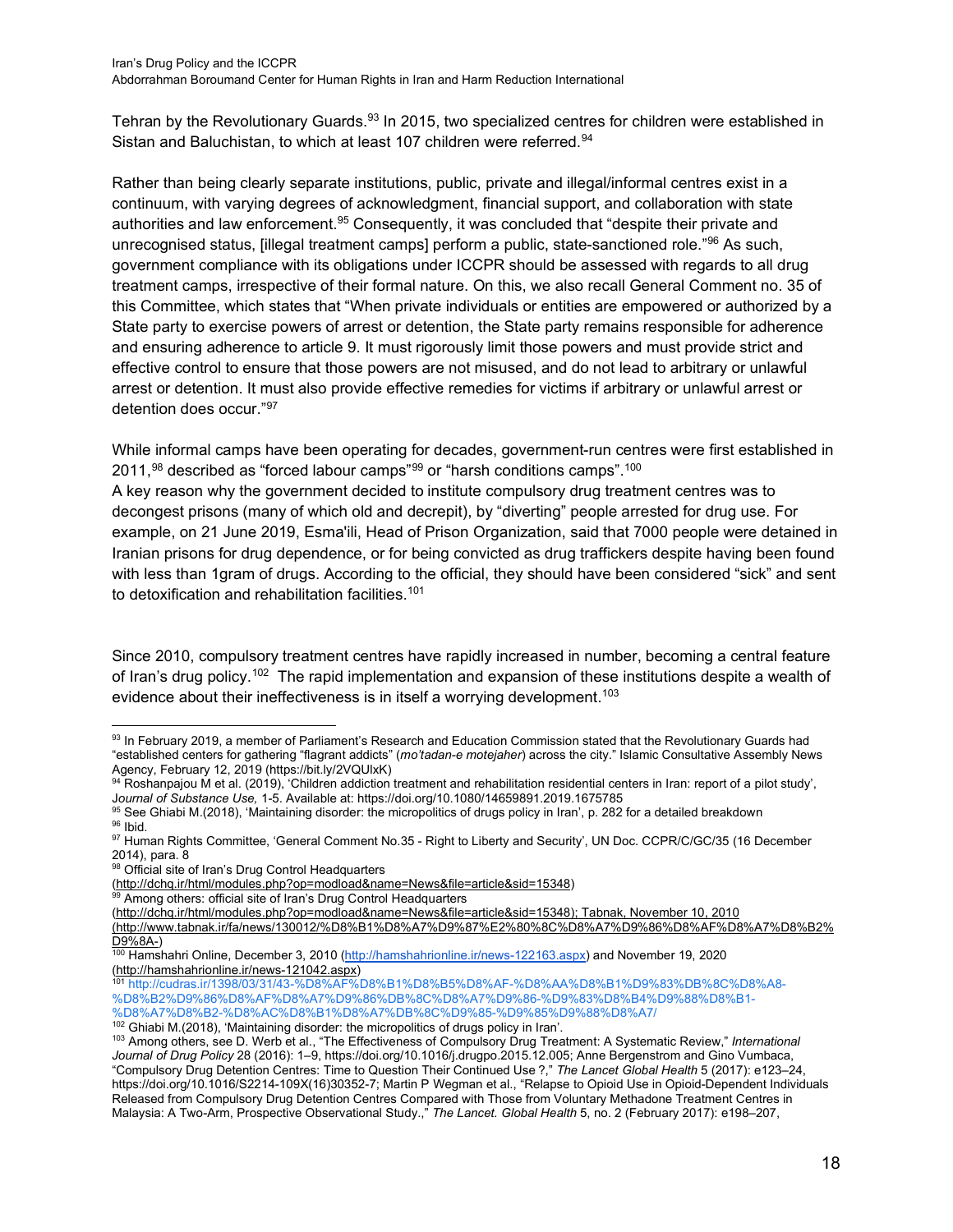Official statistics from 2013 indicate that 18 "Article 16" compulsory drug detention centres were in operation. According to the Ministry of Justice Report for the Iranian year 1395 (March 2016 - March 2017) "Article 16," centres increased from 17 to 24.[104](#page-18-0)

Academic sources reported 50,000 individuals kept in these centres between 2011 and 2013.<sup>[105](#page-18-1)</sup> Individuals detained are mainly people who are found or suspected to be using drugs, but also other vulnerable and marginalised populations (such as homeless persons, persons with disabilities, and sex workers), with the aim to remove "undesirables" from public spaces.<sup>106</sup>In 2016, more than 8,000 individuals were transferred to such centres by the police in Tehran alone.<sup>[107](#page-18-3)</sup>

These figures are believed to be a gross underestimation of the phenomenon, as updated, reliable and disaggregated official information on the number of treatment camps operating in the country and the persons detained are virtually non-existent. Centres are inaccessible to outsiders, and authorities are hostile towards independent research, thus hampering efforts to review these centres. Some internal studies of treatment centres have been conducted, which according to sources have found widespread issues in the management, licensing, and operating procedures of these camps - with torture and deaths actively covered up. However, these studies have been embargoed by state authorities and are thus not publicly available.

## *Suggestion for List of Issues Prior to Reporting*

- *Please provide updated and disaggregated information about the number of compulsory drug detention centres operating in Iran during the reporting period;*
- *Please provide updated and disaggregated information (including by age, gender, and location,*  about the number of compulsory drug detention centres operating in Iran during the reporting *period;*
- *How does the government explain the continued existence and operation of hundreds of "illegal" treatment centres, and respond to reports of close links and collaboration between illegal centres and public authorities?*
- *Are compulsory drug detention centres open to external and independent assessment by experts and academics?*
- *What measures has the Government introduced to ensure monitoring and oversight of private drug detention and rehabilitation institutions?*
- *Has the Government vetoed the dissemination of any independent assessment of compulsory drug detention centres? In case, please provide any independent review of the aforementioned centres that is not publicly available*

https://doi.org/10.1111/j.1360-0443.2012.03888.x; Thomas Kerr et al., "The Impact of Compulsory Drug Detention Exposure on the Avoidance of Healthcare among Injection Drug Users in Thailand," *International Journal of Drug Policy* 25, no. 1 (2014): 171–74, https://doi.org/https://doi.org/10.1016/j.drugpo.2013.05.017

https://doi.org/10.1016/S2214-109X(16)30303-5; RALF JÜRGENS and JOANNE CSETE, "In the Name of Treatment: Ending Abuses in Compulsory Drug Detention Centers," *Addiction* 107, no. 4 (April 1, 2012): 689–91, https://doi.org/10.1111/j.1360- 0443.2011.03738.x; Wayne Hall et al., "Compulsory Detention, Forced Detoxification and Enforced Labour Are Not Ethically Acceptable or Effective Ways to Treat Addiction," *Addiction* 107, no. 11 (November 1, 2012): 1891–93,

<span id="page-18-0"></span><sup>104</sup> [Ministry of Justice report on the judiciary for the year 1395, 2017 \(justice.ir/FileSystem/View/File.aspx?FileId=5282d9cd-913e-](https://www.justice.ir/FileSystem/View/File.aspx?FileId=5282d9cd-913e-4c78-b3d8-b39475070de2)[4c78-b3d8-b39475070de2\)](https://www.justice.ir/FileSystem/View/File.aspx?FileId=5282d9cd-913e-4c78-b3d8-b39475070de2)

<span id="page-18-1"></span><sup>105</sup> Moghanibashi-Mansourieh et al. (2018), 'The Social Work Services in Screening Process of Compulsory Treatment Interventions in Addicts in Iran: A Content Analysis Study', *Asian Social Work and Policy Review* 12, 86-93. DOI: 10.1111/aswp.12141 <sup>106</sup> Ibid. Also Ghiabi M.(2018), 'Maintaining disorder: the micropolitics of drugs policy in Iran'.

<span id="page-18-3"></span><span id="page-18-2"></span><sup>107</sup> Moghanibashi-Mansourieh et al. (2018), 'The Social Work Services in Screening Process of Compulsory Treatment Interventions in Addicts in Iran: A Content Analysis Study'.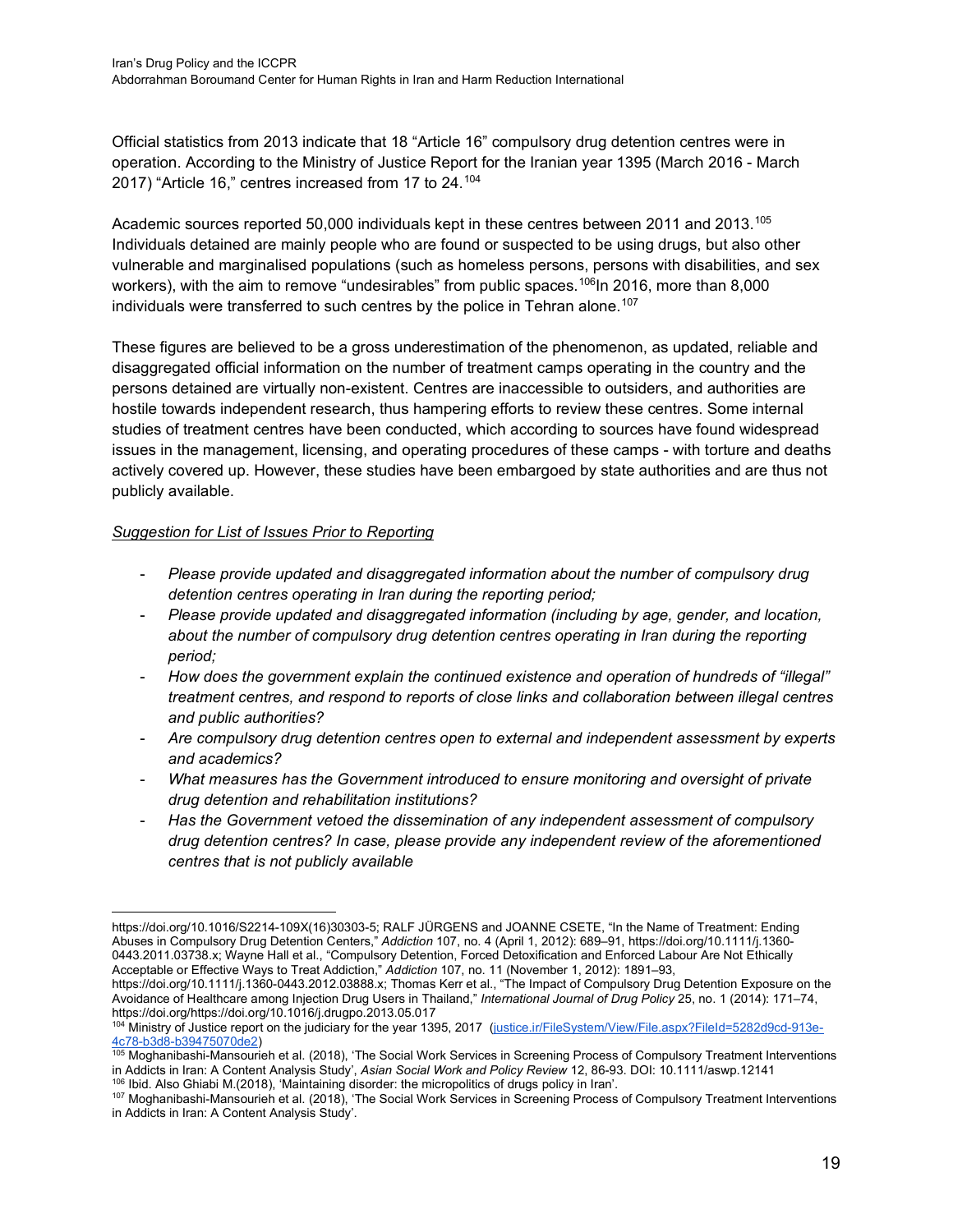## **Lack of fundamental legal safeguards (arbitrary arrest and detention)**

This Committee has reiterated that detention – of any kind – must be accompanied by procedural and substantive safeguards established by law. The decision to detain a person must follow a determination of the necessity and proportionality of the measure including an individualised medical assessment, and the detainee must have the opportunity to challenge the lawfulness of the detention in a court of law.

In Iran, although guidelines on referral are formally in place for government-run centres (as described above), independent research has shown that these are rarely – if ever - followed. The "judicial order" required by Article 16 as basis for the detention is often either missing or released following unfair trials. The medical assessment is often inadequate, if carried out at all.<sup>[108](#page-19-0)</sup>

In many, if not most, cases people who are picked up, arrested or are reported as using drugs by family members are forcibly admitted to both public and private camps directly by the police.<sup>[109](#page-19-1)</sup> In extreme cases, they are "sold" to or between camps by law enforcement officers. Corruption is thus reportedly widespread, with bribes being paid to the police by the owners of the centres, who are subsequently reimbursed by the government per client.

The police also cooperate with informal or illegal camps. As a police officer reported to an independent researcher in 2014:

"I am really happy that these camps exist; if a family calls us, instead of sending a soldier or a policeman, we call one of the people from the camps. So, if someone gets beaten, that's the camp people, which also means that, if someone has to beat someone else, it's always the camp people [and not the police]. Instead of taking the addict here to the police station, where he might vomit, feel sick and make the entire place dirty, he goes to the camp. Instead of coming here to shout and beat up people, or to bring diseases, HIV, he goes there. I call the camp if someone calls me."[110](#page-19-2)

#### *Indefinite detention without review*

As clarified by this Committee, international human rights law requires that people in detention be permitted to challenge the lawfulness of their detention and its continuity before an independent and impartial court. Further, detention ought to be reevaluated at appropriate intervals with regard to its continuing necessity. Individuals detained "must be assisted in obtaining access to effective remedies for the vindication of their rights, including initial and periodic judicial review of the lawfulness of the detention, and to prevent conditions of detention incompatible with the Covenant."[111](#page-19-3)

No such mechanisms are in place in Iran, where in practice, people who use drugs can be arbitrarily detained for indefinite periods of time. Whilst official guidelines state that people who use drugs can only

<span id="page-19-0"></span><sup>108</sup> Ibid.

<span id="page-19-1"></span><sup>109</sup> Among others: Ghiabi M.(2018), 'Maintaining disorder: the micropolitics of drugs policy in Iran'; Al-Monitor, October 22, 2015, "Tehran tries to make its addicts go to rehab" [\(https://www.al-monitor.com/pulse/ar/originals/2015/10/iran-street-addicts.htm\)](https://www.al-monitor.com/pulse/ar/originals/2015/10/iran-street-addicts.html) ; Dariush Farahani, *TrackPersia,* April 2, 2020, "Drugs in Iran: Inside the Government-sponsored 'treatment camps'," [\(https://www.trackpersia.com/drugs-iran-inside-government-sponsored-treatment-camps/\)](https://www.trackpersia.com/drugs-iran-inside-government-sponsored-treatment-camps/)

 $110$  Ghiabi M.(2018), 'Maintaining disorder: the micropolitics of drugs policy in Iran'; p. 289.

<span id="page-19-3"></span><span id="page-19-2"></span><sup>111</sup> Human Rights Committee, 'General Comment No.35 - Right to Liberty and Security', UN Doc. CCPR/C/GC/35 (December 16, 2014), para. 19.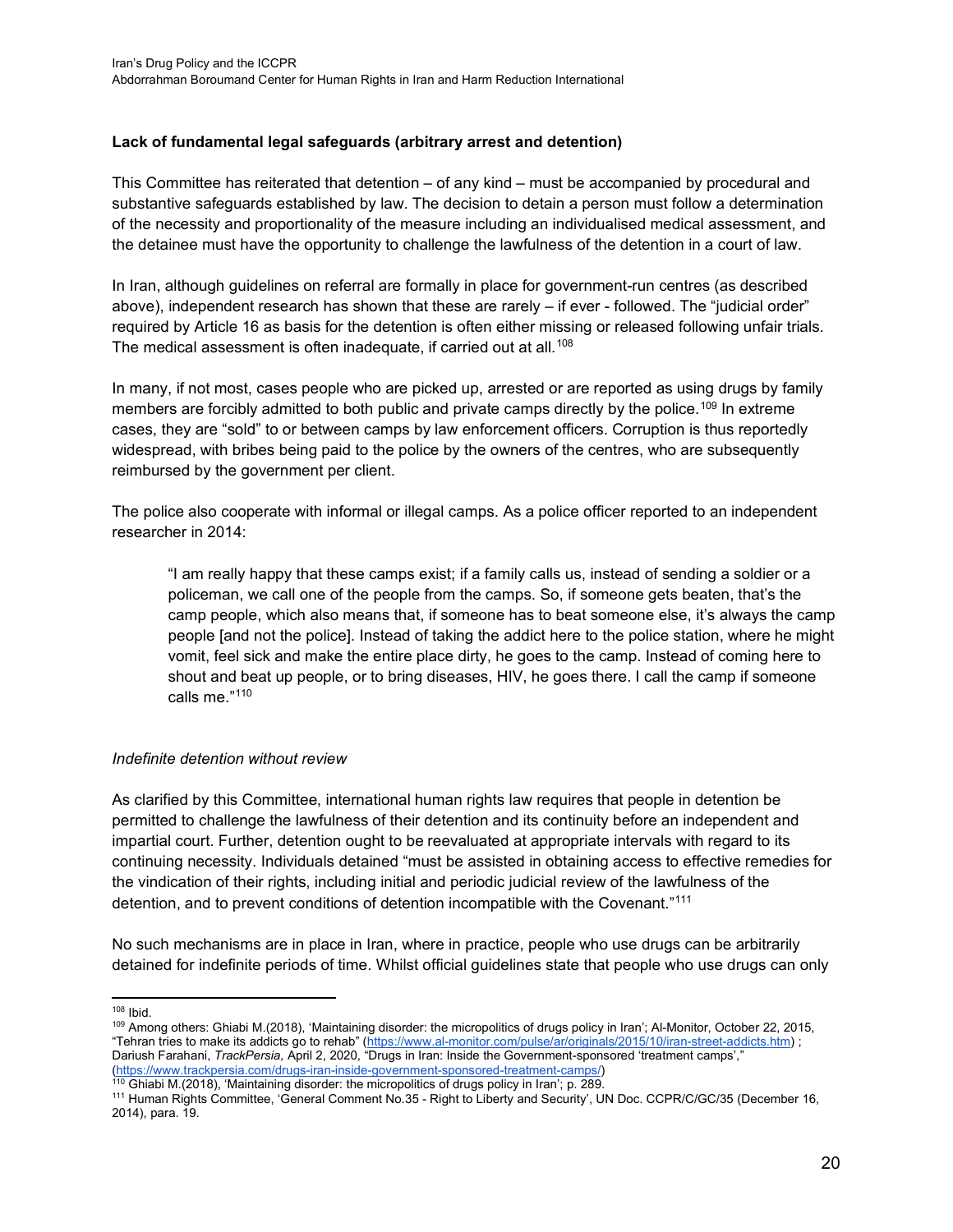be detained in these centres for three months, with potential extension subject to a court ruling, testimonials from detainees, their families, and staff have confirmed that individuals are sometimes kept for longer than a year without any court ruling. No instrument appears to be implemented to review the necessity of the detention nor to allow for complaints to be raised by detained persons.

# *Suggestion for List of Issues Prior to Reporting*

- *What mechanisms exist for individuals detained in drug treatment centres to request the review of the lawfulness of their detention?*
- *How is the necessity, reasonableness, and proportionality of the detention in drug treatment centres periodically reviewed by judicial bodies?*
- *How does the Government respond to allegations of widespread corruption in the management of compulsory drug detention centres?*

# **Inhuman and degrading conditions of detention**

Conditions of detention in drug treatment centres are reportedly poor and inhuman. Facilities are often decrepit and overcrowded, characterised by a lack of personal space, privacy, and hygiene. People who visited or were detained in camps report that adequate food and clean water are seldom provided, no hot water or basic hygiene products are available, sanitation is poor, and individuals are forced to sleep in cramped rooms or on the floor.<sup>[112](#page-20-0)</sup> A formerly detained person in a Tehran camp recounted:

"We were about 500 people and the camp had only three bathrooms. They gave us almost nothing to eat except a bowl of beans and a piece of bread the size of the palm of a hand. And they constantly hit us. If we said even one word, they would hit us."<sup>[113](#page-20-1)</sup>

Moreover, it appears that (except in exceptional cases), medications - including those for drug dependence and those prescribed for mental health conditions - are discontinued following admission to camps, with severe consequences.[114](#page-20-2) Notably, this Committee has found that the denial of opioid substitution therapy to person experiencing withdrawal can constitute inhuman and degrading treatment, when not torture.<sup>[115](#page-20-3)</sup>

Family visits, including of children, are severely restricted, and sources indicate that no or minimal medical supervision occurs in the "camps."[116](#page-20-4)

<span id="page-20-0"></span><sup>112</sup> Dariush Farahani, *TrackPersia,* April 2, 2020, "Drugs in Iran: Inside the Government-sponsored 'treatment camps'," [\(https://www.trackpersia.com/drugs-iran-inside-government-sponsored-treatment-camps/\);](https://www.trackpersia.com/drugs-iran-inside-government-sponsored-treatment-camps/) Tabnak, December 25, 2013, "Shocking report from Shafaq drug addicts' camp" [\(https://www.tabnak.ir/fa/news/366881/%DA%AF%D8%B2%D8%A7%D8%B1%D8%B4-](https://www.tabnak.ir/fa/news/366881/%DA%AF%D8%B2%D8%A7%D8%B1%D8%B4-%D8%AA%DA%A9%D8%A7%D9%86-%D8%AF%D9%87%D9%86%D8%AF%D9%87-%D8%A7%D8%B2-%DA%A9%D9%85%D9%BE-%D9%85%D8%B9%D8%AA%D8%A7%D8%AF%D8%A7%D9%86-%D8%B4%D9%81%D9%82) [%D8%AA%DA%A9%D8%A7%D9%86-%D8%AF%D9%87%D9%86%D8%AF%D9%87-%D8%A7%D8%B2-](https://www.tabnak.ir/fa/news/366881/%DA%AF%D8%B2%D8%A7%D8%B1%D8%B4-%D8%AA%DA%A9%D8%A7%D9%86-%D8%AF%D9%87%D9%86%D8%AF%D9%87-%D8%A7%D8%B2-%DA%A9%D9%85%D9%BE-%D9%85%D8%B9%D8%AA%D8%A7%D8%AF%D8%A7%D9%86-%D8%B4%D9%81%D9%82) [%DA%A9%D9%85%D9%BE-%D9%85%D8%B9%D8%AA%D8%A7%D8%AF%D8%A7%D9%86-%D8%B4%D9%81%D9%82\)](https://www.tabnak.ir/fa/news/366881/%DA%AF%D8%B2%D8%A7%D8%B1%D8%B4-%D8%AA%DA%A9%D8%A7%D9%86-%D8%AF%D9%87%D9%86%D8%AF%D9%87-%D8%A7%D8%B2-%DA%A9%D9%85%D9%BE-%D9%85%D8%B9%D8%AA%D8%A7%D8%AF%D8%A7%D9%86-%D8%B4%D9%81%D9%82) <sup>113</sup> Al-Monitor, October 22, 2015, "Tehran tries to make its addicts go to rehab", (<u>https://www.al-</u>

<span id="page-20-1"></span>[monitor.com/pulse/ar/originals/2015/10/iran-street-addicts.htm\)](https://www.al-monitor.com/pulse/ar/originals/2015/10/iran-street-addicts.html)

<span id="page-20-2"></span><sup>114</sup> Dariush Farahani, *TrackPersia,* April 2, 2020, "Drugs in Iran: Inside the Government-sponsored 'treatment camps'," [\(https://www.trackpersia.com/drugs-iran-inside-government-sponsored-treatment-camps/\);](https://www.trackpersia.com/drugs-iran-inside-government-sponsored-treatment-camps/) Boroumandfar Z et al. (2020), 'Ups and Downs of Drug Rehab Among Women: A Qualitative Study', *BMC Women's Health* 20(77). Available at: https://doi.org/10.1186/s12905-020-00946-2

<span id="page-20-3"></span><sup>&</sup>lt;sup>115</sup> Human Rights Committee, 'Concluding Observations on the seventh periodic report of the Russian Federation', UN Doc. CCPR/C/RUS/CO/7 ((28 April 2015).

<span id="page-20-4"></span><sup>116</sup> Boroumandfar Z et al. (2020), 'Ups and Downs of Drug Rehab Among Women: A Qualitative Study', *BMC Women's Health* 20(77)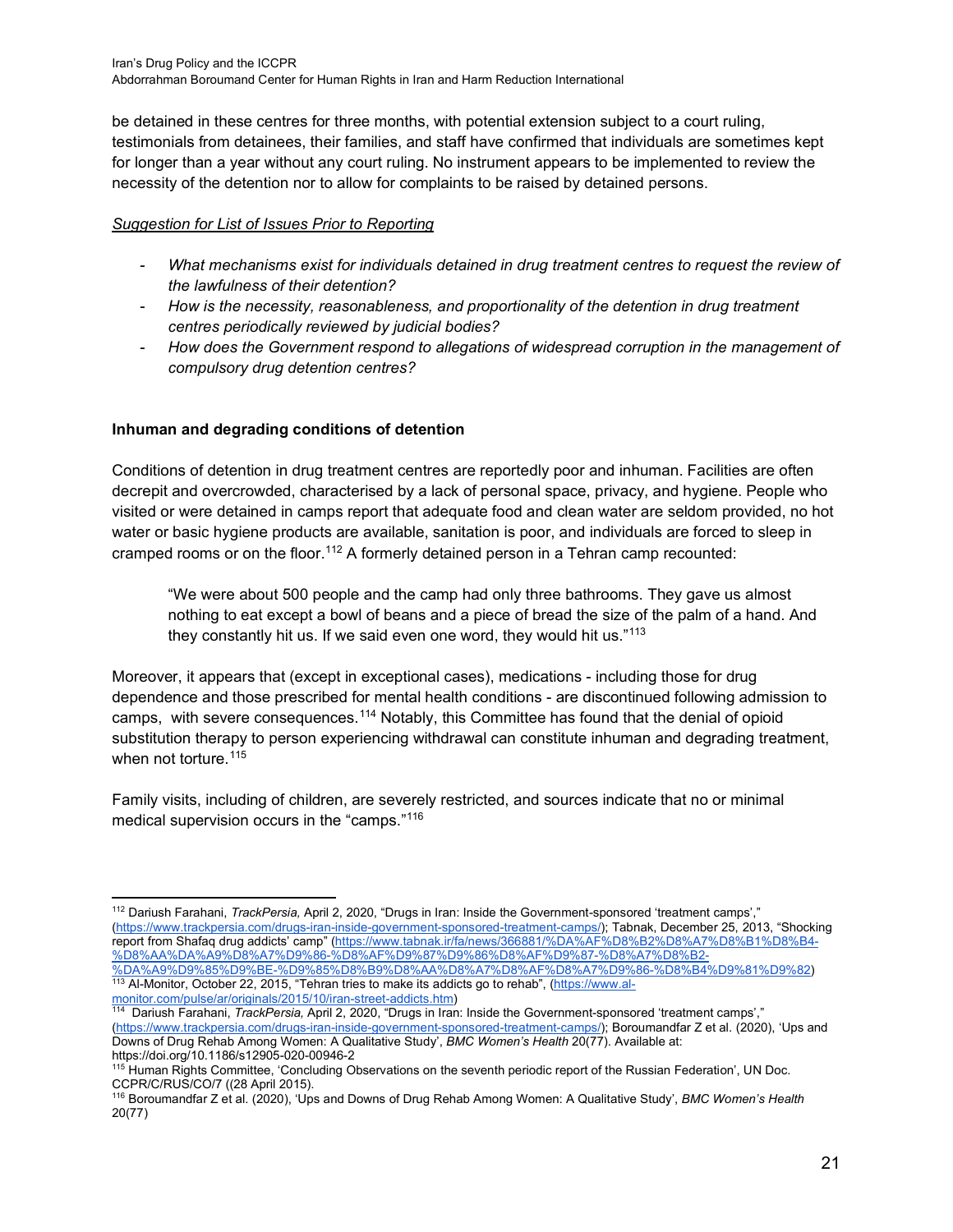On this point, we stress that drug detention settings, as other closed settings, are high-risk environments for the spread of infectious diseases such as COVID-19. Such risk is compounded in compulsory drug treatment facilities by the poor conditions and infrastructure, and a detainee population that often suffers from multiple health vulnerabilities, including histories of drug use, incarceration, poverty, and/or infection with HIV or hepatitis C. As a consequence, the danger that COVID-19 poses to this population cannot be underestimated. Despite this danger, and in contrast with other detention settings such as prisons, limited information exists on whether and which measures have been implemented by Iranian authorities to prevent and contrast the spread of COVID-19 in these centres, thereby protecting the health and life of those detained. In early April, Iranian media reported that Article 16 centers in Tehran Province have been closed in response to the spread of COVID-19, leading to the release of at least 4,000 detainees. According to Ministry of Health official Amin Shahrokhi, only 520 among those were released with judicial orders from centers under the Ministry's supervision. The official had no information on the releases from Fashafuye centers, which are under the supervision of the Prison Organization and the Police.<sup>[117](#page-21-0)</sup> At the same time, people continue to be arrested and detained for drug use during the emergency - often in overcrowded and unsanitary facilities: on 28 May 2020, the same official announced that 4362 people who use drugs were "rounded up" in Tehran, including some showing COVID-19 symptoms. Among those, 27 tested positive to the virus. It is unclear whether these were admitted to hospitals or detained in drug treatment centres, or whether "Article 16" drug treatment centres were created specifically for people who use drugs who tested positive to COVID-19.

Violence and abuse are reportedly integral to the management of many centres. Individuals are regularly denied food, held in solitary confinement,<sup>[118](#page-21-1)</sup> and/or beaten as a form of punishment, for not following orders or for trying to leave the camps, as described by a formerly detained person:

"I fled twice from the camp, I was beaten when I was found by the camp wardens, and I was brought back to the camp. For the family, it is better that you remain in camp and become clean – so that you are not out and tarnishing the family's reputation. People are in there for 21 days, 2 months, 3 months, some people stay there til the very end…"

Similarly, a woman detained in a women-only camp recounted: "The first time at the camp, they were about to beat me. If someone had a pain and was mourning, they shouted at her or slapped her".[119](#page-21-2) Another woman reported to the same researchers: "I have hypertension and diabetes. I have to take my medicines. But here they did not allow me to take them. One of the women had a bad cold and they did not allow her to take an acetaminophen."[120](#page-21-3)

## *Suggestion for List of Issues Prior to Reporting*

- *How does the Government respond to allegations of inhuman and degrading conditions of detention in compulsory drug detention centres?*
- *What mechanisms exist for individuals detained in drug treatment centres to submit complaints about conditions of detention and in compulsory drug detention centres?*
- *Are essential medicines, including Opioid Substitution Therapy, available and provided in*

[\(https://www.tabnak.ir/fa/news/366881/%DA%AF%D8%B2%D8%A7%D8%B1%D8%B4-%D8%AA%DA%A9%D8%A7%D9%86-](https://www.tabnak.ir/fa/news/366881/%DA%AF%D8%B2%D8%A7%D8%B1%D8%B4-%D8%AA%DA%A9%D8%A7%D9%86-%D8%AF%D9%87%D9%86%D8%AF%D9%87-%D8%A7%D8%B2-%DA%A9%D9%85%D9%BE-%D9%85%D8%B9%D8%AA%D8%A7%D8%AF%D8%A7%D9%86-%D8%B4%D9%81%D9%82) [%D8%AF%D9%87%D9%86%D8%AF%D9%87-%D8%A7%D8%B2-%DA%A9%D9%85%D9%BE-](https://www.tabnak.ir/fa/news/366881/%DA%AF%D8%B2%D8%A7%D8%B1%D8%B4-%D8%AA%DA%A9%D8%A7%D9%86-%D8%AF%D9%87%D9%86%D8%AF%D9%87-%D8%A7%D8%B2-%DA%A9%D9%85%D9%BE-%D9%85%D8%B9%D8%AA%D8%A7%D8%AF%D8%A7%D9%86-%D8%B4%D9%81%D9%82) [%D9%85%D8%B9%D8%AA%D8%A7%D8%AF%D8%A7%D9%86-%D8%B4%D9%81%D9%82\)](https://www.tabnak.ir/fa/news/366881/%DA%AF%D8%B2%D8%A7%D8%B1%D8%B4-%D8%AA%DA%A9%D8%A7%D9%86-%D8%AF%D9%87%D9%86%D8%AF%D9%87-%D8%A7%D8%B2-%DA%A9%D9%85%D9%BE-%D9%85%D8%B9%D8%AA%D8%A7%D8%AF%D8%A7%D9%86-%D8%B4%D9%81%D9%82)

<span id="page-21-1"></span><span id="page-21-0"></span><sup>117</sup> <https://www.justice.ir/FileSystem/View/File.aspx?FileId=5282d9cd-913e-4c78-b3d8-b39475070de2> <sup>118</sup> Tabnak, December 25, 2013, "Shocking report from Shafag drug addicts' camp"

<span id="page-21-2"></span><sup>119</sup> Boroumandfar Z et al. (2020), 'Ups and Downs of Drug Rehab Among Women: A Qualitative Study', *BMC Women's Health* 20(77)

<span id="page-21-3"></span> $120$  Ibid.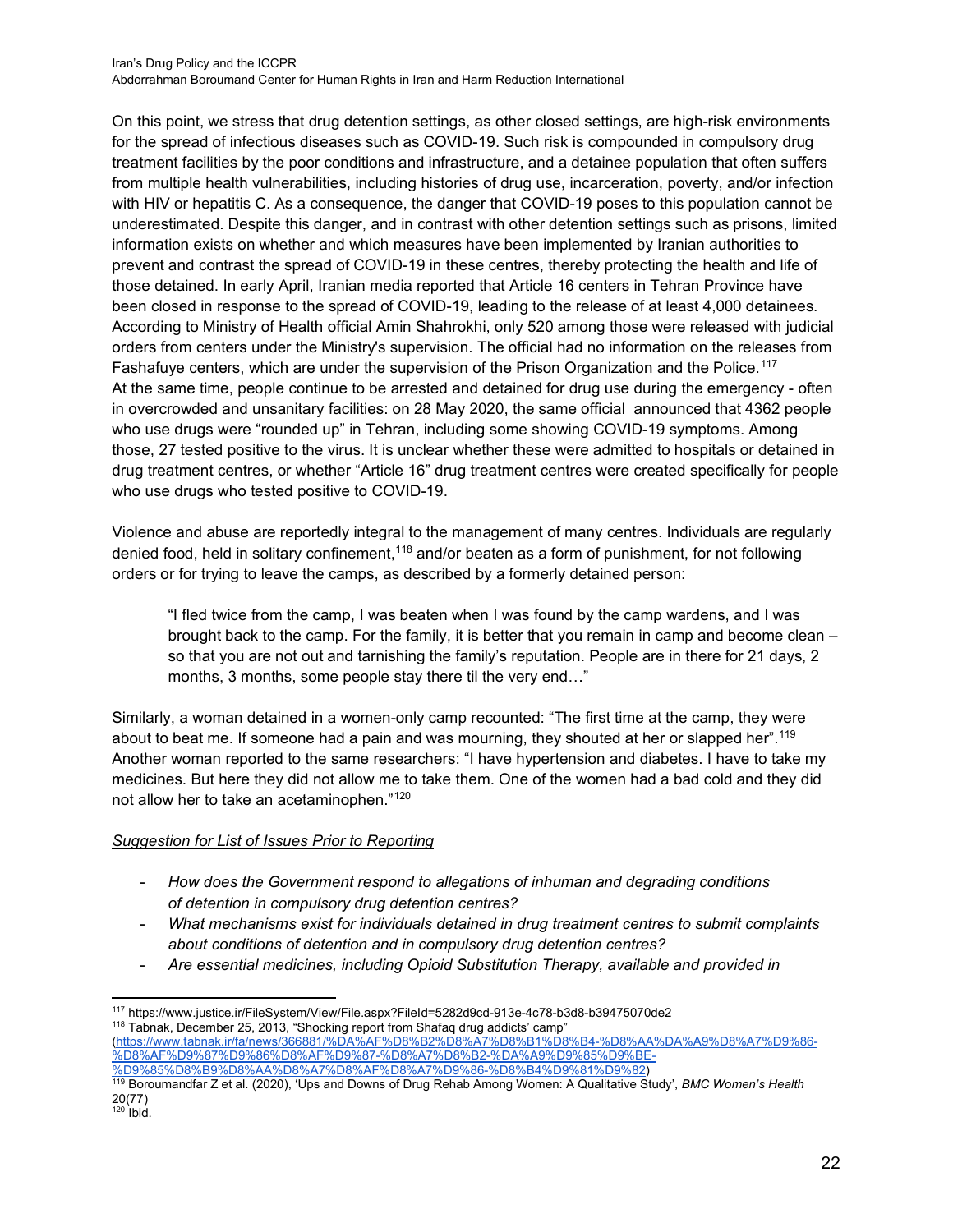*drug detention centres? Please provide details on the availability essential medicine, including information on budgetary allocations;*

- *What measures has the Government adopted to prevent and control the spread of COVID-19 in compulsory drug detention centres?*
- *If persons have been released from compulsory drug detention centres in response to the COVID-19 emergency, please provide updated and disaggregated information on the number of persons released and measures adopted to ensure continuity of care.*
- *Are people arrested and detained for drug use during the emergency? If so, are they tested for COVID-19, and how are they treated if found to be positive?*
- *Have drug treatment centres been created specifically for COVID-19 positive individuals? In case, what medical treatment is provided in these centres?*

## **Non-evidence based drug treatment amounting to ill-treatment**

Non-governmental organisations have received information indicating widespread and systematic use of non-evidence based treatment methods both in licensed and in illegal camps. In some cases, it appears that punishment and conduct amounting to torture or ill-treatment are effectively used as "rehabilitation methods".

Drug "treatment" is invariably abstinence-based and aimed at "detoxification",<sup>[121](#page-22-0)</sup> with violence being often constitutive part of the treatment. Among others, "beating-treatment", "water-treatment", "dog-treatment" and "chain-treatment" have been reported as forms of intervention.<sup>[122](#page-22-1)</sup>

Upon admission to camps individuals are generally held in "withdrawal rooms" (in small or big groups) where a process of detoxification reportedly takes place without the presence of medical professionals. In some cases, detainees are thrown in cold water during winter.

The problematic nature of the treatment methods imposed in the centres has been acknowledged by official figures. In September 2018, a member of Parliament's Social Commission stated that the treatment in rehabilitation camps was not in line with standards in the field.<sup>[123](#page-22-2)</sup>

- *Does the Government have policies and guidelines in place regulating the treatment provided in compulsory drug detention centres? In case, please provide details, and elaborate on how drug treatment in detention centres is monitored by the Government;*
- *How does the Government ensure that the treatment imposed in drug detention centres complies with its human rights obligations as well as with best scientific evidence and practice?*
- *Please provide details on the presence and number of medical professionals employed in drug detention centres;*
- *What steps has the Government taken to investigate allegations of torture and ill-treatment in compulsory drug detention centres? Please provide updated and disaggregated information on*

<span id="page-22-0"></span><sup>&</sup>lt;sup>121</sup> Ghiabi M.(2018), 'Maintaining disorder: the micropolitics of drugs policy in Iran'; Mohsen Roshanpajouh et al., "Children Addiction Treatment and Rehabilitation Residential Centers in Iran: Report of a Pilot Study.

<sup>122</sup> Ghiabi M.(2018), 'Maintaining disorder: the micropolitics of drugs policy in Iran', p.289.

<span id="page-22-2"></span><span id="page-22-1"></span><sup>&</sup>lt;sup>123</sup> The Member of Parliament further stated that drug users start using other forms of drugs in camps illustrating that the treatments are not in line with scientific research and experts' advice. See: Islamic Consultative Assembly News Agency, September 3, 2018 (https://bit.ly/2F6ygpb)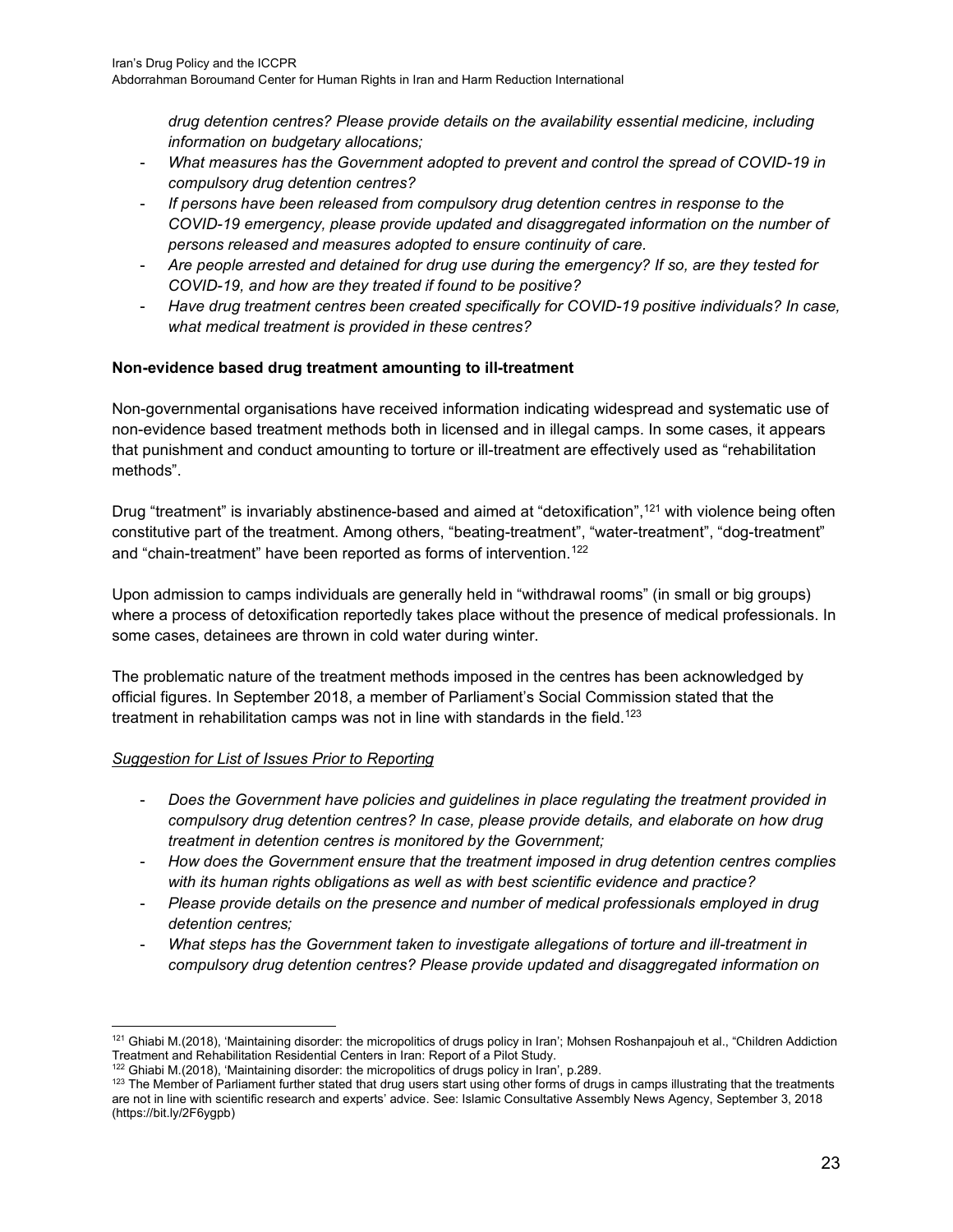*the numbers of investigations, prosecutions and convictions for all cases of torture and illtreatment in drug detention centres that have taken place in the reporting period.*

#### **Failure to promote and protect life: mortality rates in drug treatment centres[124](#page-23-0)**

The government does not provide reliable, updated and disaggregated figures on mortality rates and causes of death in detention, however available information suggests a high number of deaths in drug detention centres, pointing to a state failure to protect the life of people in detention.

For example, 39 deaths were reported in 2012 alone by the Deputy of Prevention and Treatment of Addiction office in the State Welfare Organization, while a 2013 report denounced 53 deaths in Shafaq Camp, in the Tehran municipality.<sup>[125](#page-23-1)</sup>

Research conducted on mortality rates in selected drug camps found evidence of 107 deaths between 2011 and 2016. Because of the lack of comprehensive official reports and the limited nature of the study, this figure is likely to be an underestimate. Nevertheless, according to researchers the proportion of deaths among the subjects sentenced to "Article 16" residential treatment (47 per 100000 individuals) was more than double the ratio of deaths among individuals voluntarily referred to normal residential treatment centers. The same study found that the "mortality rate among mandatory residential treatment centers under article 16 addiction amendment was 13 times more than the total mortality rate among the ones referred to residential treatment centers, which could be due to the worse condition of the centers compared to that of the voluntary treatment centers."

Not all the death certificates analysed by the aforementioned study indicated the cause of death. Nevertheless, it appears that least half of the deaths occurred within the first five days of detention, with an average time of occurrence of death after admission to residential drug treatment of 11 days. Overdose or overdose-related complications were indicated as the leading causes of death. This suggests that most individuals died in the phase of forced withdrawal, and as a direct consequence of the imposed detoxification and denial of life-saving medicines.

In other cases, head blows are indicated as the cause of death. This corroborates informal reports of deaths caused by beatings from owners and operators of camps.

The same study found that the number of deaths increased by eight times between 2011 and 2016. This finding points to a systemic lack of oversight, accountability and reform of inadequate and harmful treatment methods, leading to preventable deaths.

- *- How is the government recording and reporting deaths in centres?*
- *- How many people, and what causes of death?*

<span id="page-23-0"></span> $124$  Unless otherwise specified, the information in this paragraph comes from: Roshanpajouh et al. (2019), "Assessment of the Burden and Causes of Mortality in Compulsory Residential Drug Treatment Centers Under the Supervision of State Welfare Organization," *Iranian Journal of Psychiatry and Clinical Psychology* 25(2): 164–77. Available at: https://doi.org/10.32598/ijpcp.25.2.164

<span id="page-23-1"></span> $125$  Tabnak, December 25, 2013, "Shocking report from Shafaq drug addicts' camp" [\(https://www.tabnak.ir/fa/news/366881/%DA%AF%D8%B2%D8%A7%D8%B1%D8%B4-%D8%AA%DA%A9%D8%A7%D9%86-](https://www.tabnak.ir/fa/news/366881/%DA%AF%D8%B2%D8%A7%D8%B1%D8%B4-%D8%AA%DA%A9%D8%A7%D9%86-%D8%AF%D9%87%D9%86%D8%AF%D9%87-%D8%A7%D8%B2-%DA%A9%D9%85%D9%BE-%D9%85%D8%B9%D8%AA%D8%A7%D8%AF%D8%A7%D9%86-%D8%B4%D9%81%D9%82) [%D8%AF%D9%87%D9%86%D8%AF%D9%87-%D8%A7%D8%B2-%DA%A9%D9%85%D9%BE-](https://www.tabnak.ir/fa/news/366881/%DA%AF%D8%B2%D8%A7%D8%B1%D8%B4-%D8%AA%DA%A9%D8%A7%D9%86-%D8%AF%D9%87%D9%86%D8%AF%D9%87-%D8%A7%D8%B2-%DA%A9%D9%85%D9%BE-%D9%85%D8%B9%D8%AA%D8%A7%D8%AF%D8%A7%D9%86-%D8%B4%D9%81%D9%82) [%D9%85%D8%B9%D8%AA%D8%A7%D8%AF%D8%A7%D9%86-%D8%B4%D9%81%D9%82\)](https://www.tabnak.ir/fa/news/366881/%DA%AF%D8%B2%D8%A7%D8%B1%D8%B4-%D8%AA%DA%A9%D8%A7%D9%86-%D8%AF%D9%87%D9%86%D8%AF%D9%87-%D8%A7%D8%B2-%DA%A9%D9%85%D9%BE-%D9%85%D8%B9%D8%AA%D8%A7%D8%AF%D8%A7%D9%86-%D8%B4%D9%81%D9%82)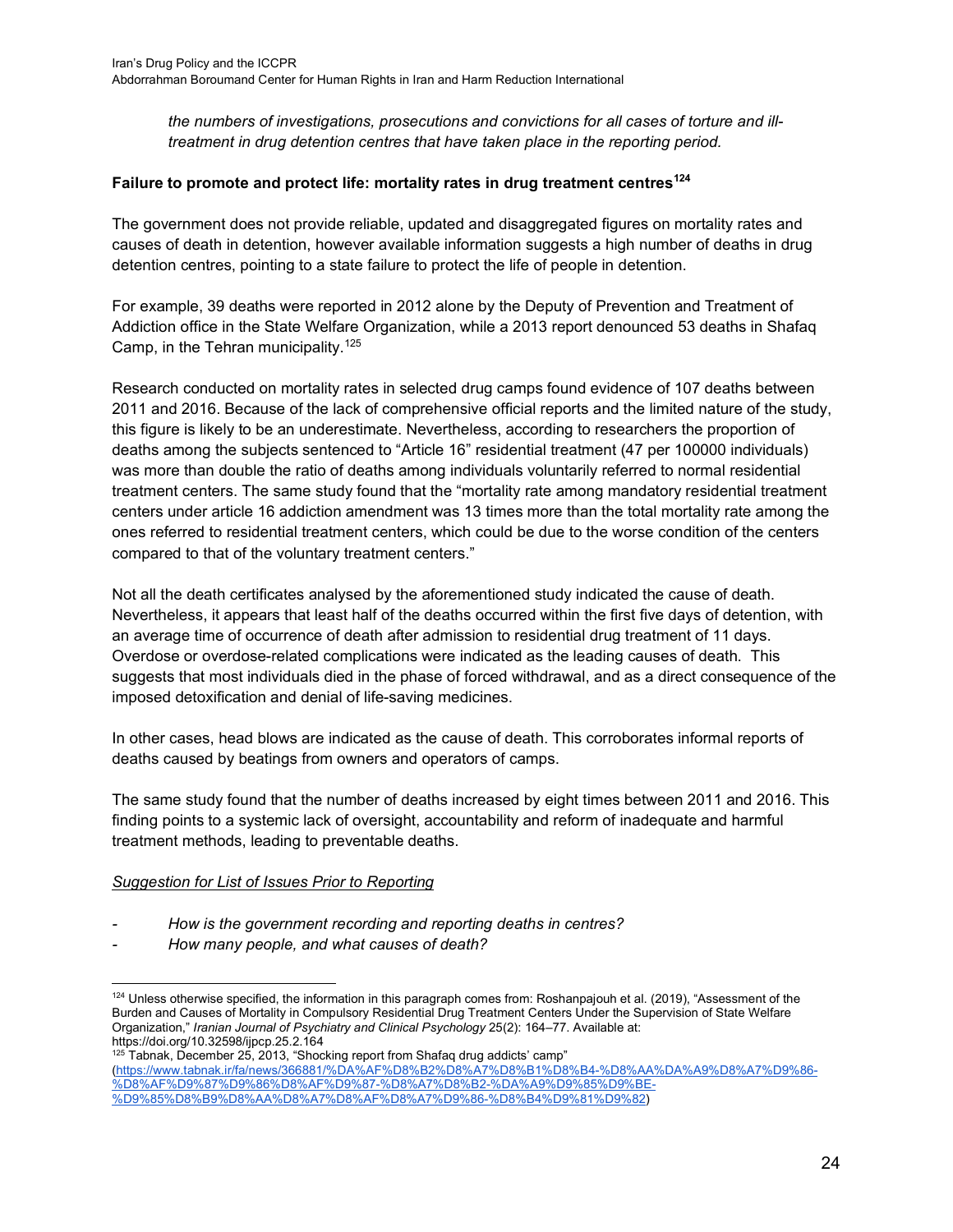*What steps has the Government taken to investigate deaths in compulsory drug detention centres? Please provide updated and disaggregated information on the numbers of investigations, prosecutions and convictions for all cases of preventable deaths in drug detention centres that have taken place in the reporting period.*

#### **Lack of follow-up procedures**

There are no comprehensive programmes in place for monitoring the 'client' after release from the centre - despite the increased risk of overdose following release from detention. As a result, many 'clients' return to use and purchase drugs, thus exposing themselves to law enforcement. Once arrested or reported, the process begins again. This creates a vicious cycle whereby individuals are forcibly detained in drug treatment camps numerous times, with a severely detrimental impact on their health, wellbeing, and livelihood. Drug treatment specialists interviewed in Iran stated that the patients they see have on average been forcibly interned in CDDCs more than 5 times.<sup>[126](#page-24-0)</sup>

#### *Suggestion for List of Issues Prior to Reporting*

- *What measures and programmes are in place to monitor the health and wellbeing of individuals after their release from compulsory drug detention centres?*
- *How is the Government measuring the effectiveness of the drug treatment imposed in these centres?*
- *Please provide updated and disaggregated information on overdoses following release, relapse rates, and readmission rates.*

#### **Lack of monitoring and oversight**

The state has a heightened responsibility to protect the life and health of persons deprived of liberty, and this Committee has reiterated that detention independent monitoring and reporting systems should be in place to oversee detention facilities.<sup>[127](#page-24-1)</sup>

While regulations prescribe that drug treatment camps be regularly inspected by medical professionals, some centres are reportedly never visited by doctors or psychiatrists.

Centres reportedly operate with complete lack of oversight by the authorities on the conditions of detention, the health of detainees, and the kind of treatment imposed: informants in Iran, including several 'owners' of treatment centres, declared that they are seldom visited by any MoH/SWO representatives.

No information is available on financial monitoring and oversight, despite recurring allegations of corruption.

In addition, no effective and independent review of allegations of violence, ill-treatment, and deaths in drug treatment camps is reportedly carried out.

<sup>126</sup> Unpublished research. On file with the submitting organisations and available upon request.

<span id="page-24-1"></span><span id="page-24-0"></span><sup>127</sup> Among others, see Human Rights Committee, 'Concluding Observations on the third periodic report of Croatia', UN Doc. CCPR/C/HRV/CO/3 (30 April 2015.